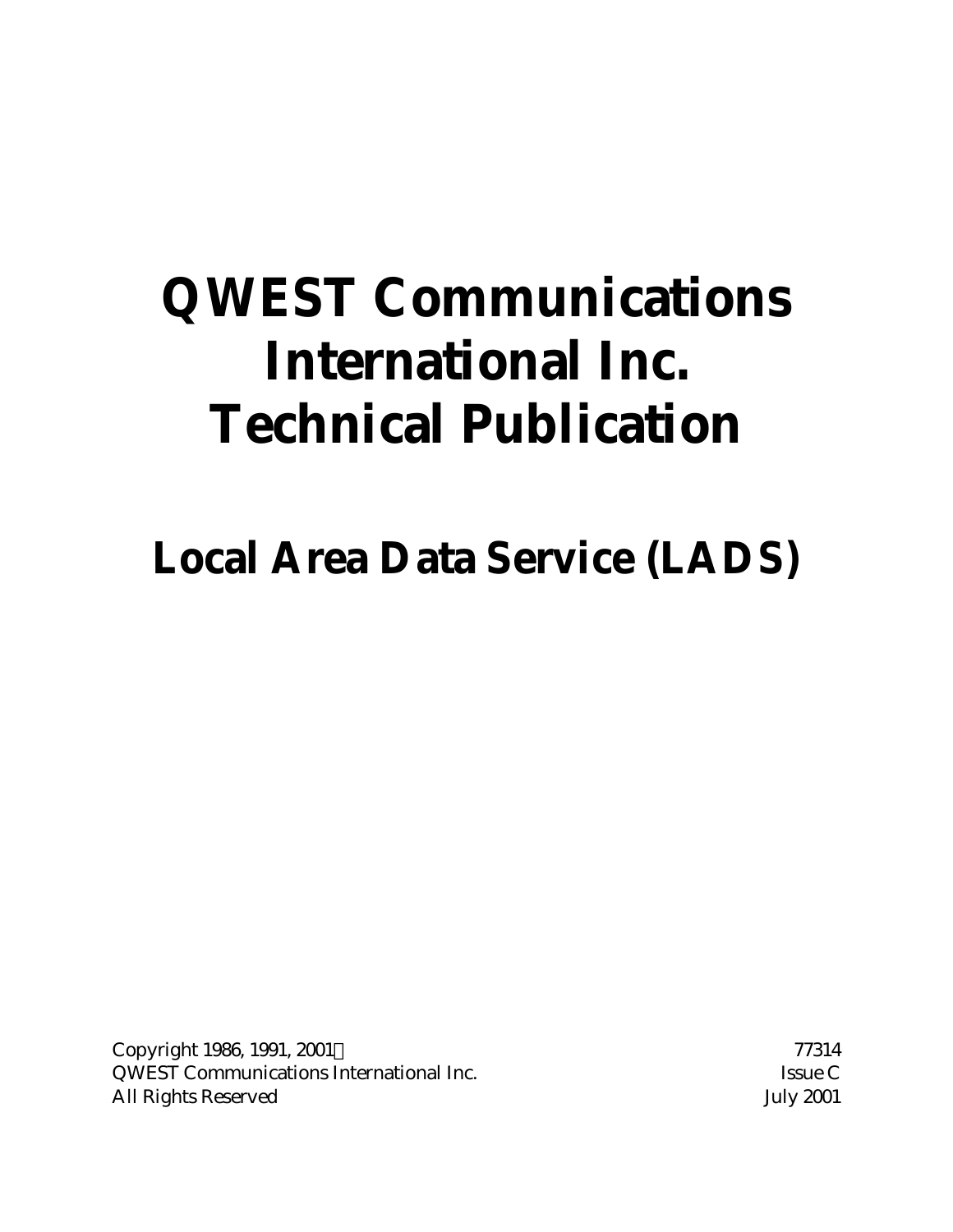# NOTICE

This publication describes Local Area Data Service as offered by QWEST.

QWEST assumes no responsibility for any costs incurred by a Supplier in conforming to the contents of this publication. Further, conformance to this publication does not constitute a guarantee of acceptance of a given supplier's equipment and/or its associated documentation.

QWEST reserves the right, without prior notice, to revise this publication for any reason.

If further information is required, please contact:

QWEST Communications International Inc. Manager – New Services Planning 700 W. Mineral Ave. MN-F15.15 Littleton, CO 80120 (303) 707-7107 (303) 707-9497 Fax # E-mail: jhsmit2@qwest.com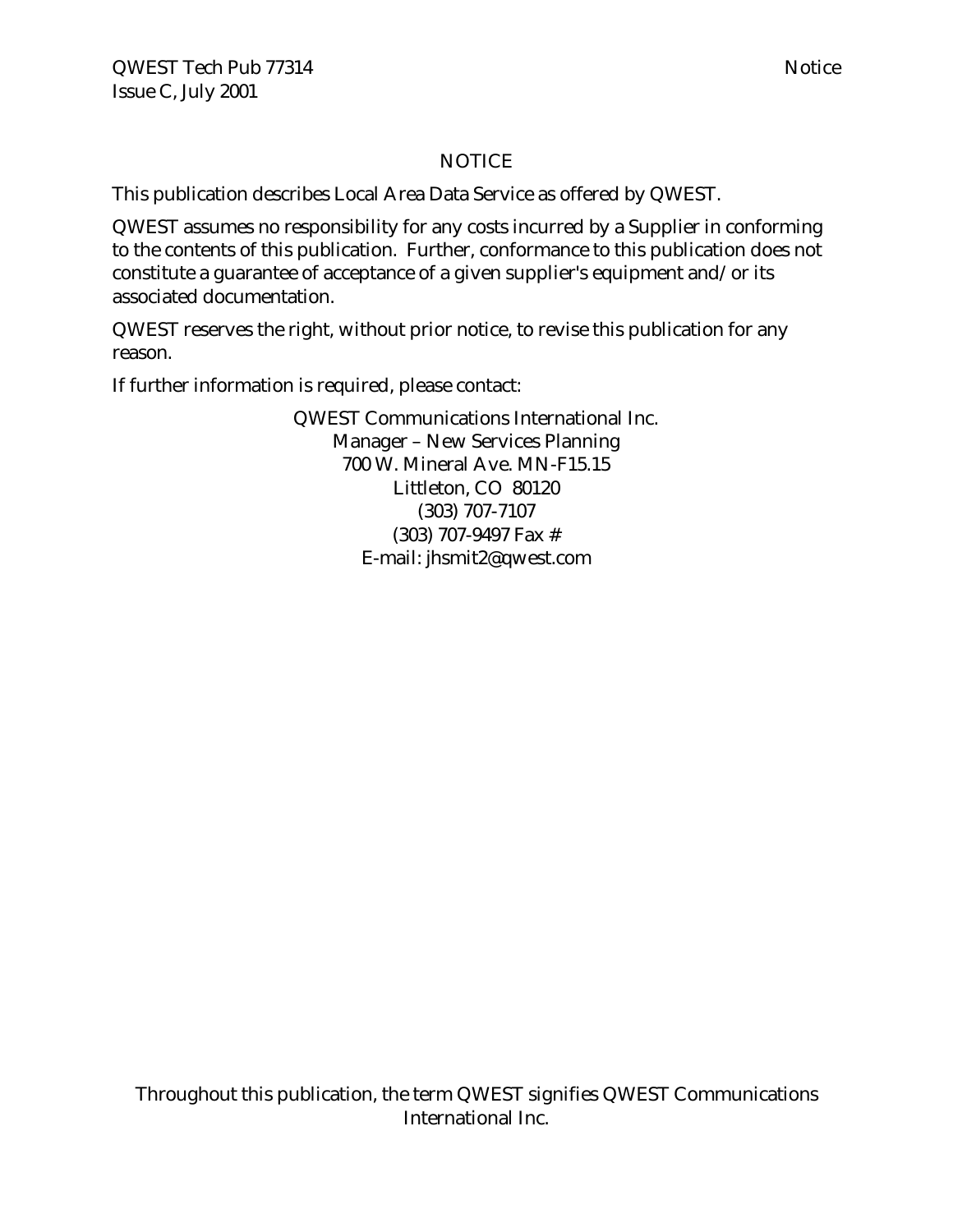#### COMMENTS on PUB 77314

#### PLEASE TEAR OUT AND SEND YOUR COMMENTS/SUGGESTIONS TO:

QWEST Corporation Manager – New Services Planning 700 W. Mineral Ave. MN-F15.15 Littleton, CO 80120 (303) 707-7107 (303) 707-9497 Fax # E-mail: jhsmit2@qwest.com

Information from you helps us to improve our Publications. Please take a few moments to answer the following questions and return to the above address.

| Was this Publication valuable to you in understanding  |       |     |
|--------------------------------------------------------|-------|-----|
| The technical parameters of our service?               | YES.  | NO. |
| Was the information accurate and up-to-date?           | YES.  | NO. |
| Was the information easily understood?                 | YES . | NO. |
| Were the contents logically sequenced?                 | YES   | NO. |
| Were the tables and figures understandable and helpful | YES   | NO. |
| Were the pages legible?                                | YES.  | N() |

If you answered NO to any of the questions and/or if you have any other comments or suggestions, please explain:

\_\_\_\_\_\_\_\_\_\_\_\_\_\_\_\_\_\_\_\_\_\_\_\_\_\_\_\_\_\_\_\_\_\_\_\_\_\_\_\_\_\_\_\_\_\_\_\_\_\_\_\_\_\_\_\_\_\_\_\_\_\_\_\_\_\_\_\_\_\_\_\_\_\_

|                         | (Attach additional sheet, if necessary) |  |
|-------------------------|-----------------------------------------|--|
|                         | Name                                    |  |
|                         |                                         |  |
|                         |                                         |  |
| <b>Telephone Number</b> |                                         |  |
|                         |                                         |  |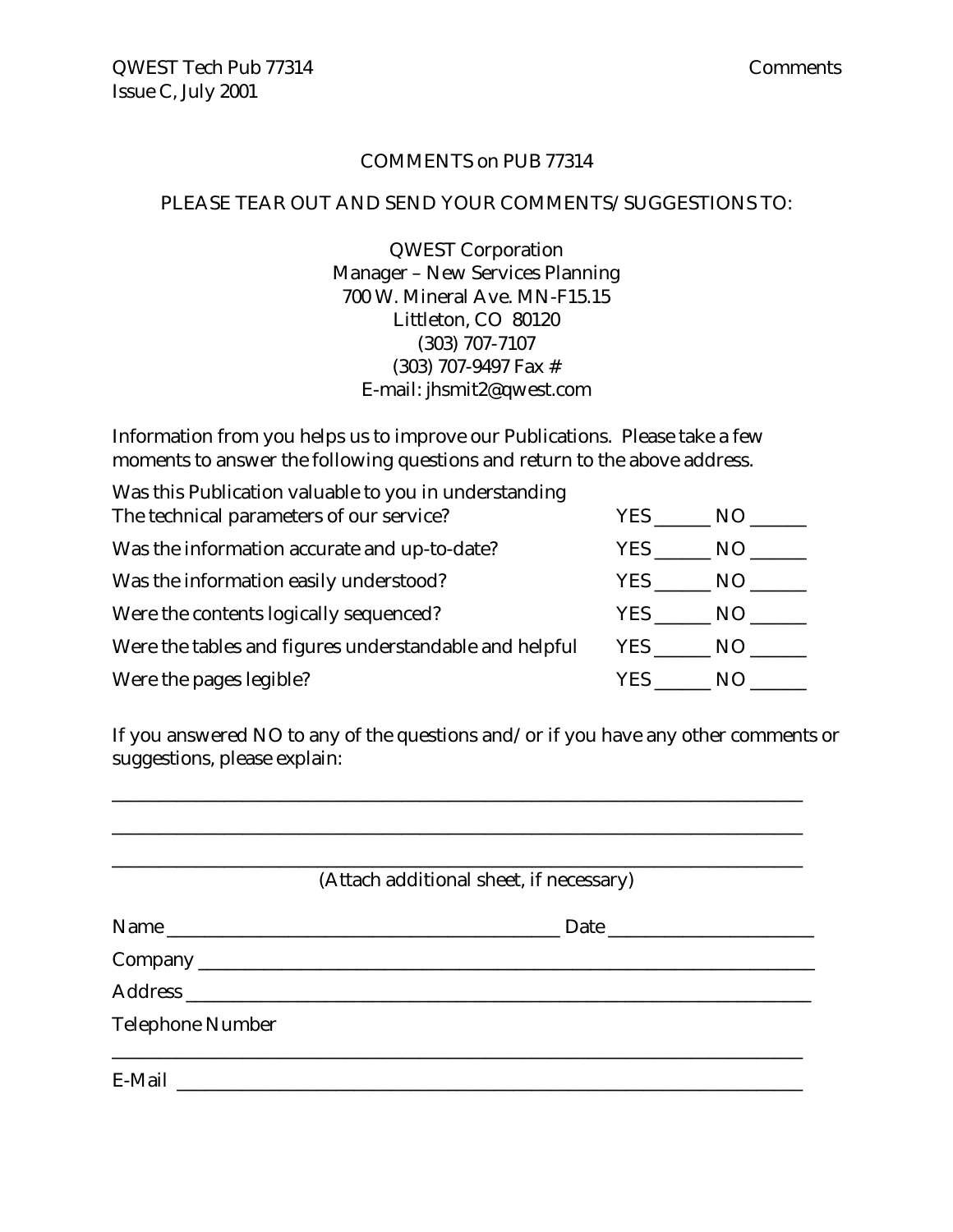|    | <b>Chapter and Section</b><br>Page |  |  |  |  |
|----|------------------------------------|--|--|--|--|
| 1. |                                    |  |  |  |  |
| 2. | 2.1<br>2.2                         |  |  |  |  |
| 3. | 3.1                                |  |  |  |  |
| 4. | 4.1<br>4.2<br>4.3                  |  |  |  |  |
| 5. | 5.1<br>5.2<br>5.3<br>5.4           |  |  |  |  |
| 6. |                                    |  |  |  |  |
| 7. | 7.1<br>7.2                         |  |  |  |  |
| 8. |                                    |  |  |  |  |
| 9. | 9.1<br>9.2                         |  |  |  |  |
|    | 10.1<br>10.2                       |  |  |  |  |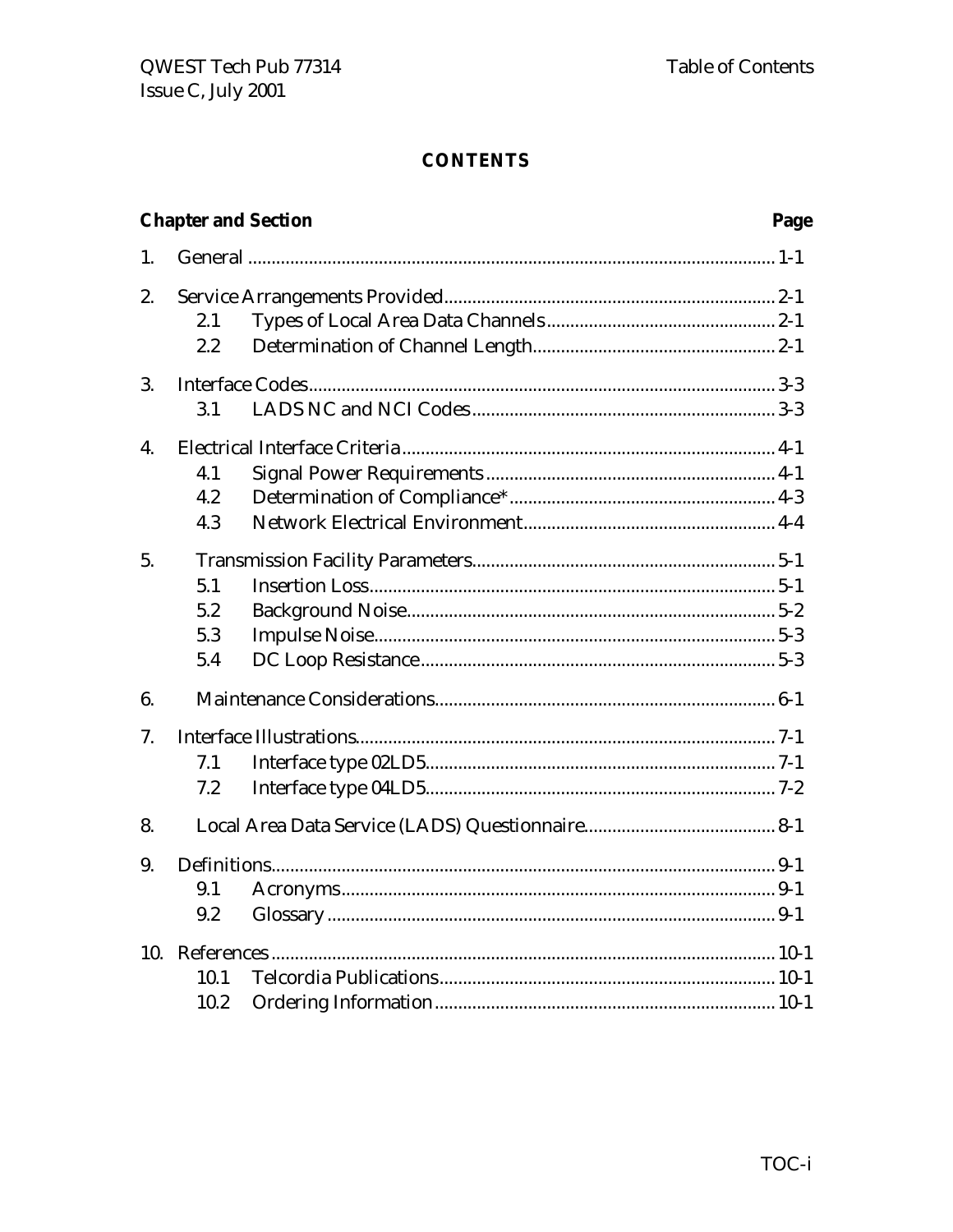| <b>Exhibits</b>                                                                                                                  | Page |
|----------------------------------------------------------------------------------------------------------------------------------|------|
| 8-1 Weighting Function For Metallic Voltage Limitation<br>10 Hz To 4 Khz Frequency Range Local Area Data Service (LADS) 8-2      |      |
| 8-2 Maximum Metallic Voltage In 100-Hz Bands<br>150 Hz To 1 Mhz Frequency Range Local Area Data Service (LADS)  8-3              |      |
| 8-3 Maximum Metallic Voltage In 8-Khz Bands<br>4 Khz To 1 Mhz Frequency Range Local Area Data Service (LADS)  8-4                |      |
| 8-4 Weighting Function For Longitudinal Voltage Limitation<br>10 Hz To 4 kHz Frequency Range Local Area Data Service (LADS)  8-5 |      |
| 8-5 Maximum Longitudinal Voltage In 8-Khz Bands<br>4 kHz To 1 MHz Frequency Range Local Area Data Service (LADS) 8-6             |      |
| 8-6 Metallic Voltage Test Circuits Local Area Data Service (LADS)  8-7                                                           |      |
| 8-7 Longitudinal Voltage Test Circuits Local Area Data Service (LADS) 8-8                                                        |      |
| 8-8 Longitudinal-to-Metallic Balance                                                                                             |      |
| 8-9 Background Noise Voltages Local Area                                                                                         |      |
|                                                                                                                                  |      |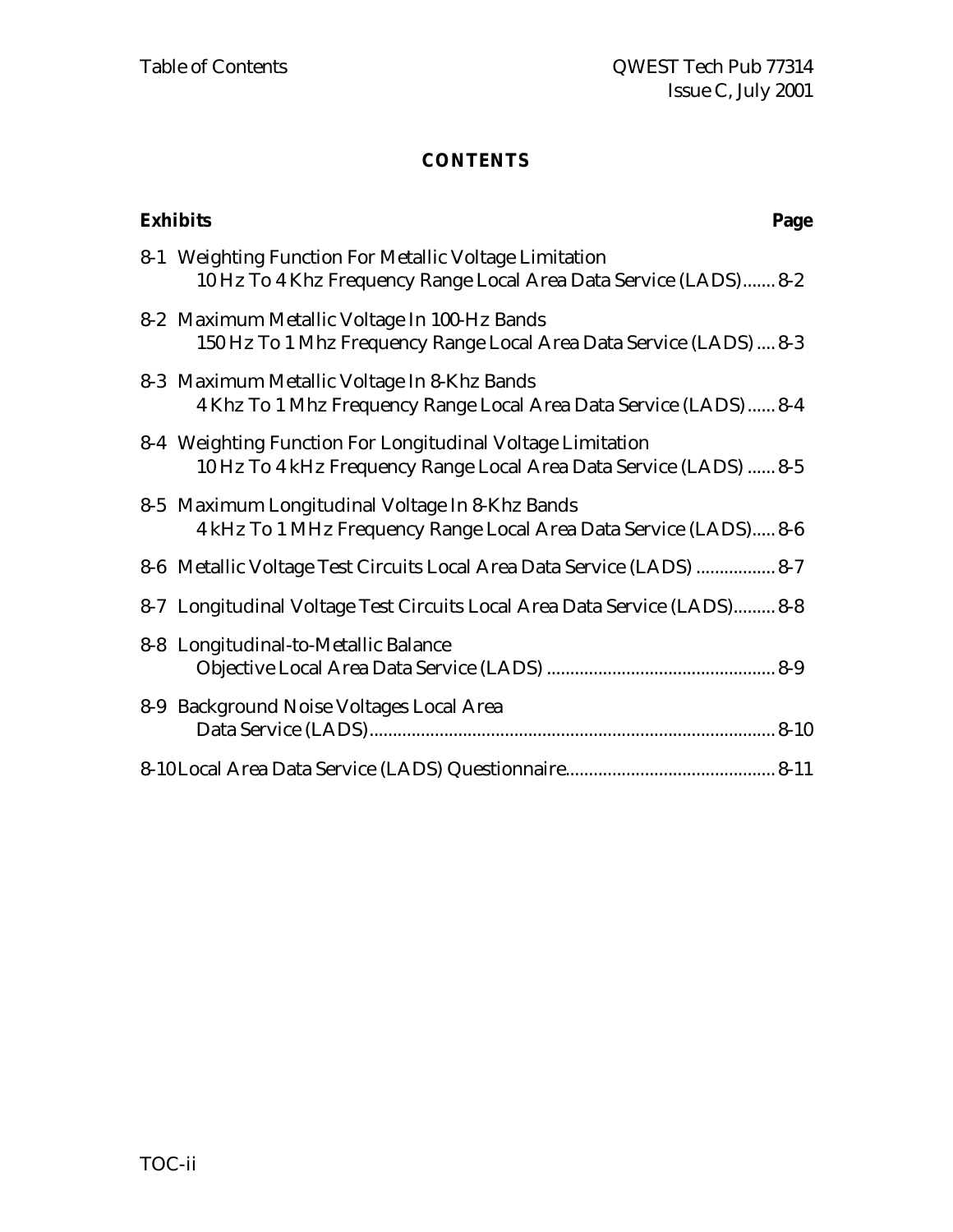| <b>Chapter and Section</b> | Page |
|----------------------------|------|
|                            |      |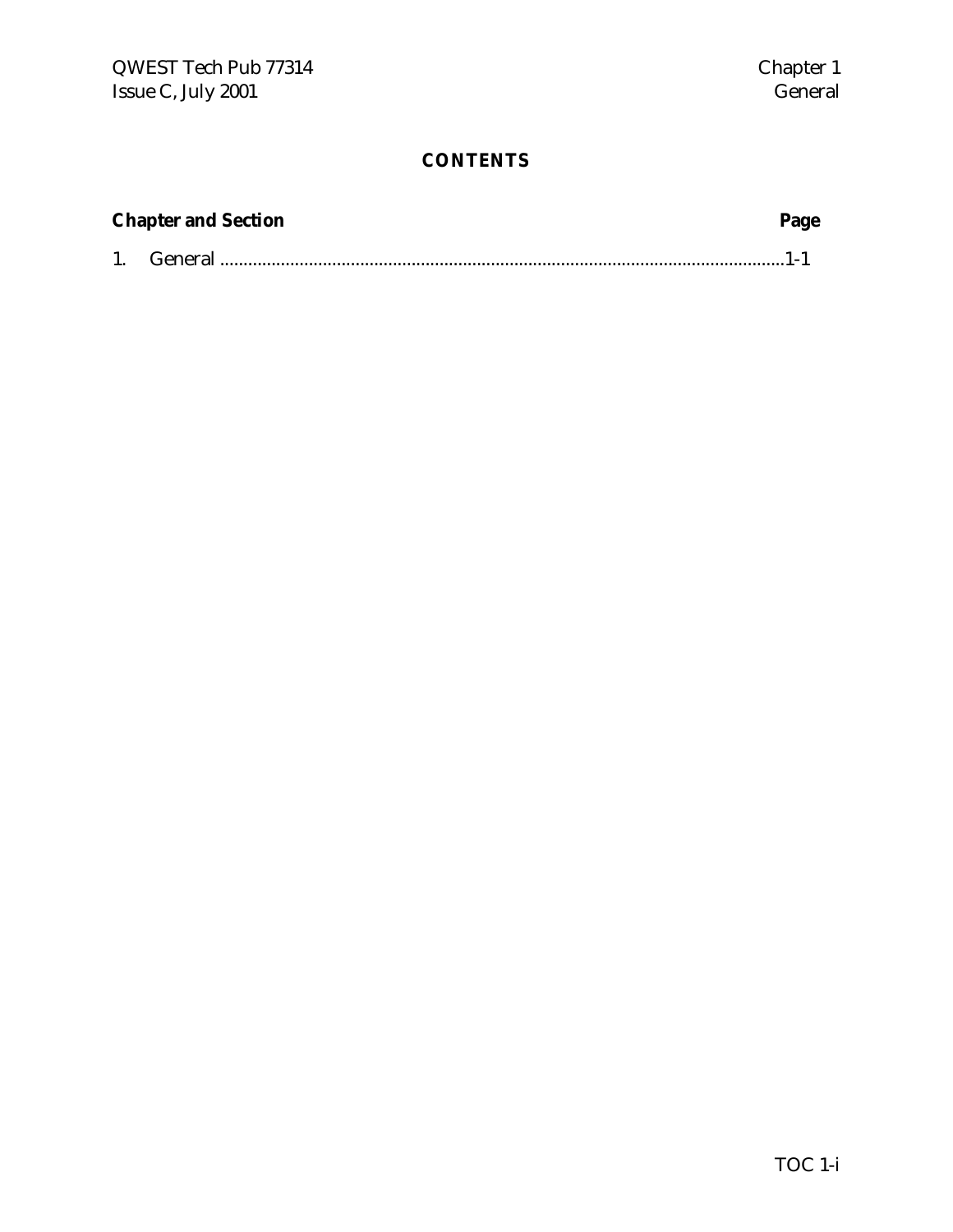# **1. General**

This publication provides information on Local Area Data Channels, QWEST standard offering of private line channels for limited distance data transmission. These channels are intended to be used with the type of data communications equipment generally referred to as limited distance data set, or limited distance modem, which require transmission facilities with characteristics similar to those of non-loaded metallic cable pairs. The arrangements and transmission parameters discussed apply in general to channels offered in state tariffs.

Local Area Data Channels are offered for the connection of two customer terminal locations within a single serving wire center area. Provision of these channels is dependent on the availability of appropriate facilities and does not contemplate construction of such facilities expressly for this service over any route other than that over which QWEST would normally provide this service. The customer should also be aware that QWEST has no obligation to continue to provide this service if suitable facilities are no longer available. Nonavailability of suitable facilities may be caused by the continuing need to add new central offices and to transfer areas between serving wire centers, and the increasing use of Digital Loop Carrier technology on lines between the serving wire center and customers locations.

Equipment connected to these channels must use the frequency spectrum above voiceband for the transmission of non-spurious signals (i.e., signals which if band-pass filtered to contain only voiceband frequencies would lose their intelligibility) and must conform to the requirements for maximum signal power and applied voltages and currents which are specified under Interface Criteria in Chapter 4 of this publication. The requirements permit higher signal levels than allowed on channels normally provided for voiceband transmission (particularly the voiceband public switched network) because only cable facilities are used for this service and because special administrative procedures are used to prevent interference with other sensitive services.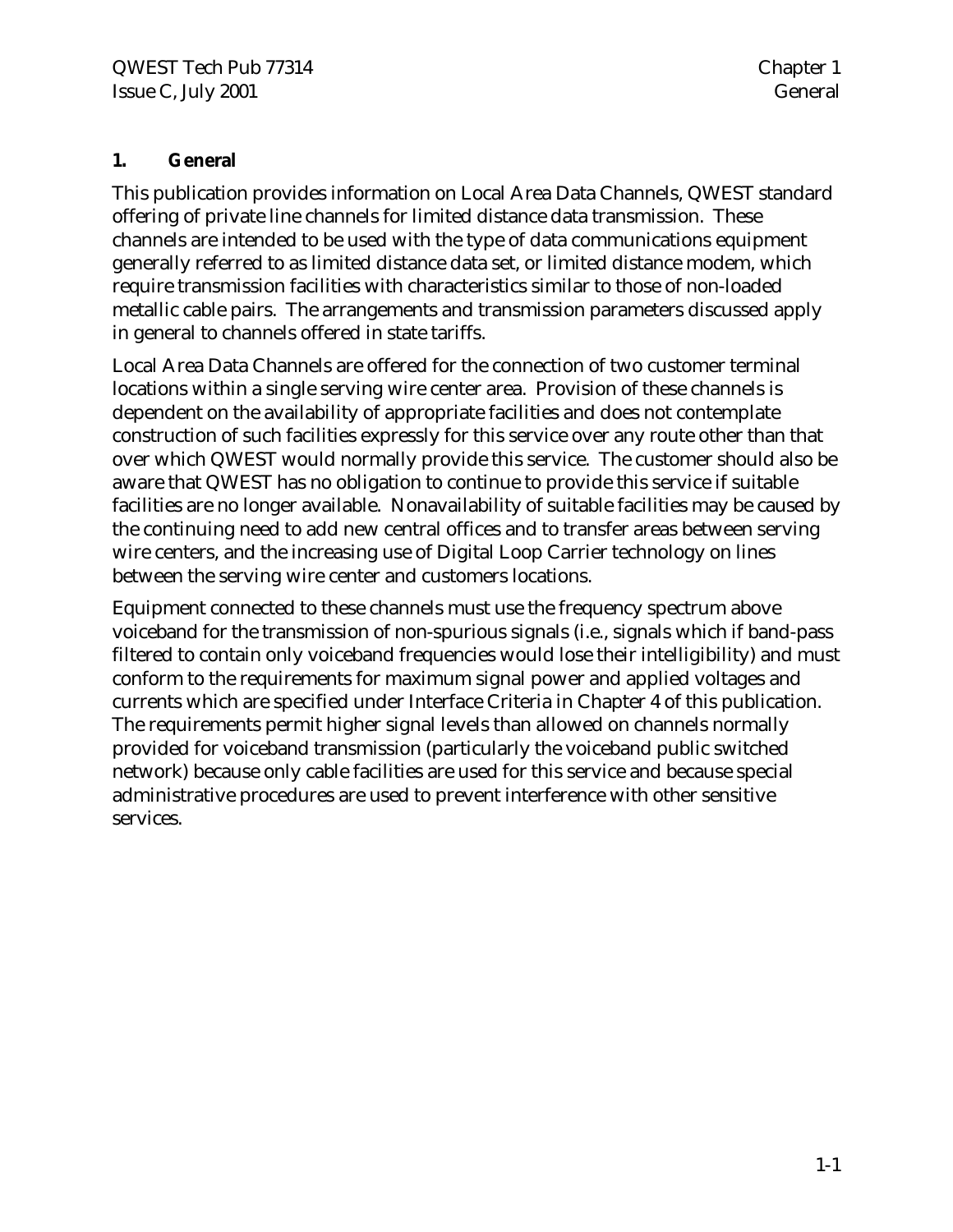# **Chapter and Section Page**

| 2. |  |  |
|----|--|--|
|    |  |  |
|    |  |  |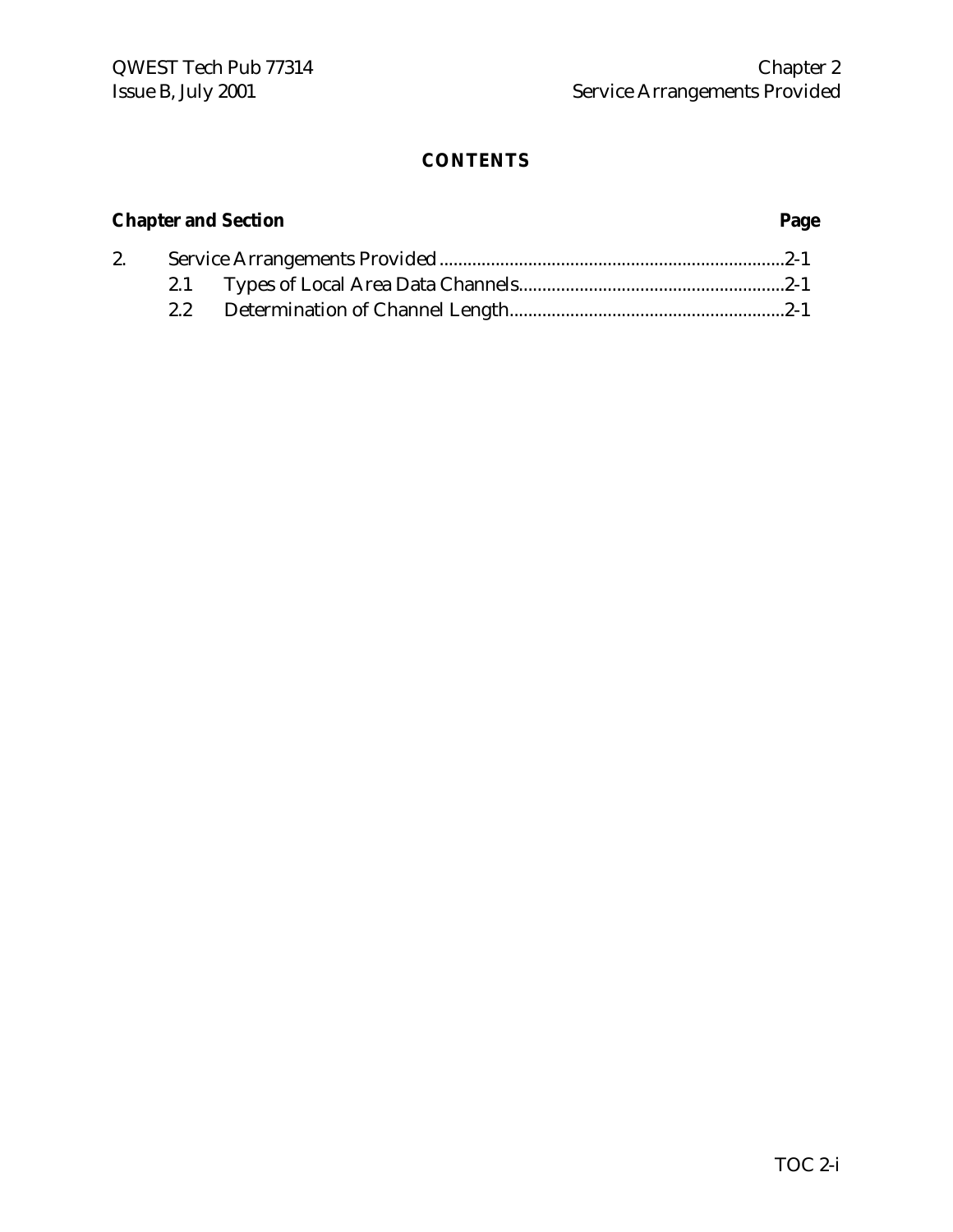# **2. Service Arrangements Provided**

Local Area Data Channels are offered solely for the transmission of data signals between two points located within the same Telephone Company serving wire center area. Channels may be made available for distances up to six cable route miles. Interconnection of more than two points (i.e., multipoint circuits) will not be provided.

# **2.1 Types of Local Area Data Channels**

Channels may be requested in either one of two configurations: 2-wire or 4-wire. The 2-wire type is implemented with 2-wire cable facilities and presents a 2-wire interface to the data set. The 4-wire type implemented with 4-wire cable facilities, presents a 4 wire interface, and allows for two directions of transmission simultaneously.

### **2.2 Determination of Channel Length**

Upon receipt of a customer request (see questionnaire example in Appendix A) for a Local Area Data Channel, QWEST will determine if there are suitable facilities available and the channel length that can be provided. Channel length is determined by the actual physical length of the facilities used. Physical proximity between the customer terminal locations to be connected is not an indication of channel length or even that the channel can be provided at all. If the terminal locations are served by different wire centers or the overall length of the facilities exceeds six route miles, then a channel cannot be provided under this service offering and the customer will be so notified.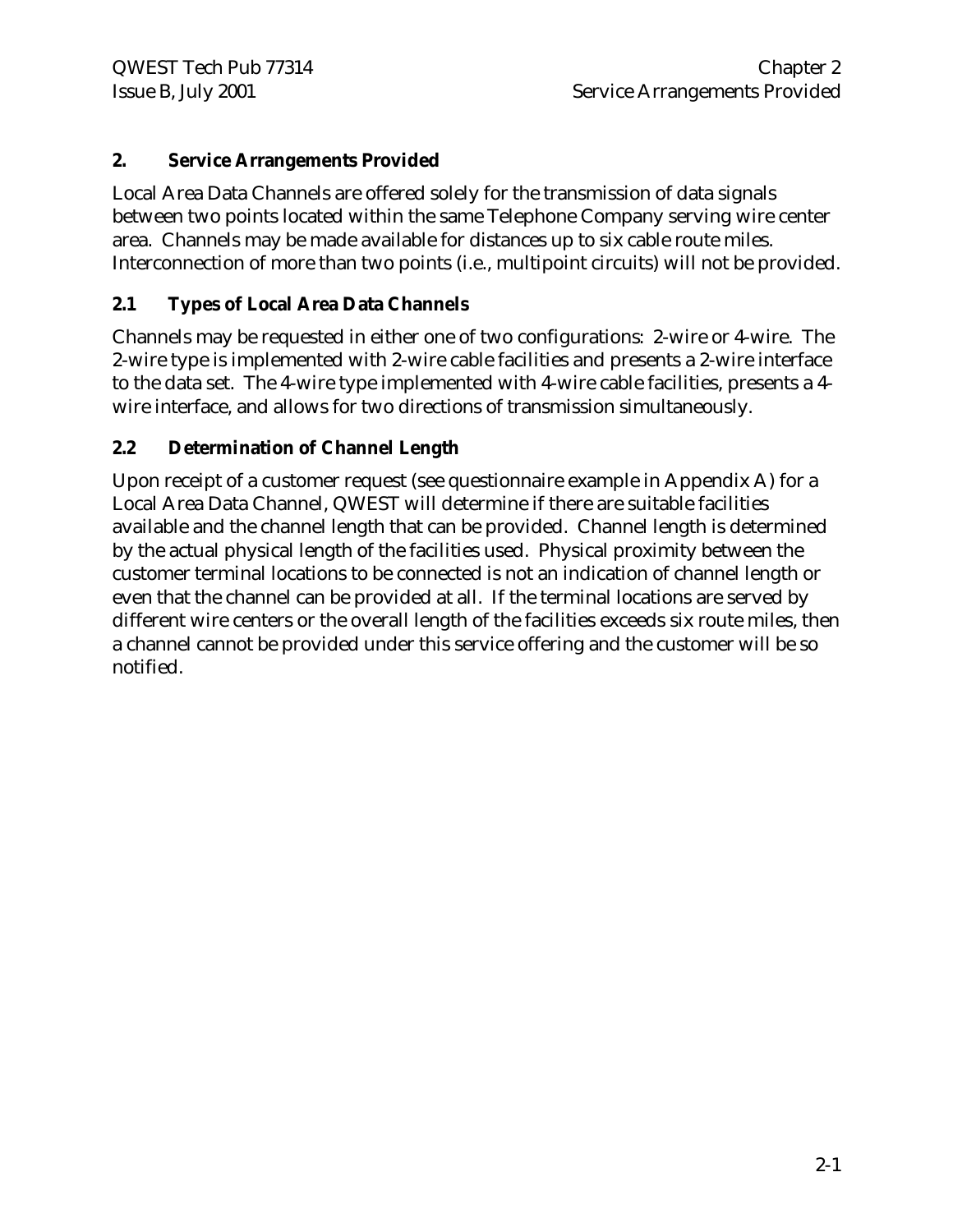# **Chapter and Section Page**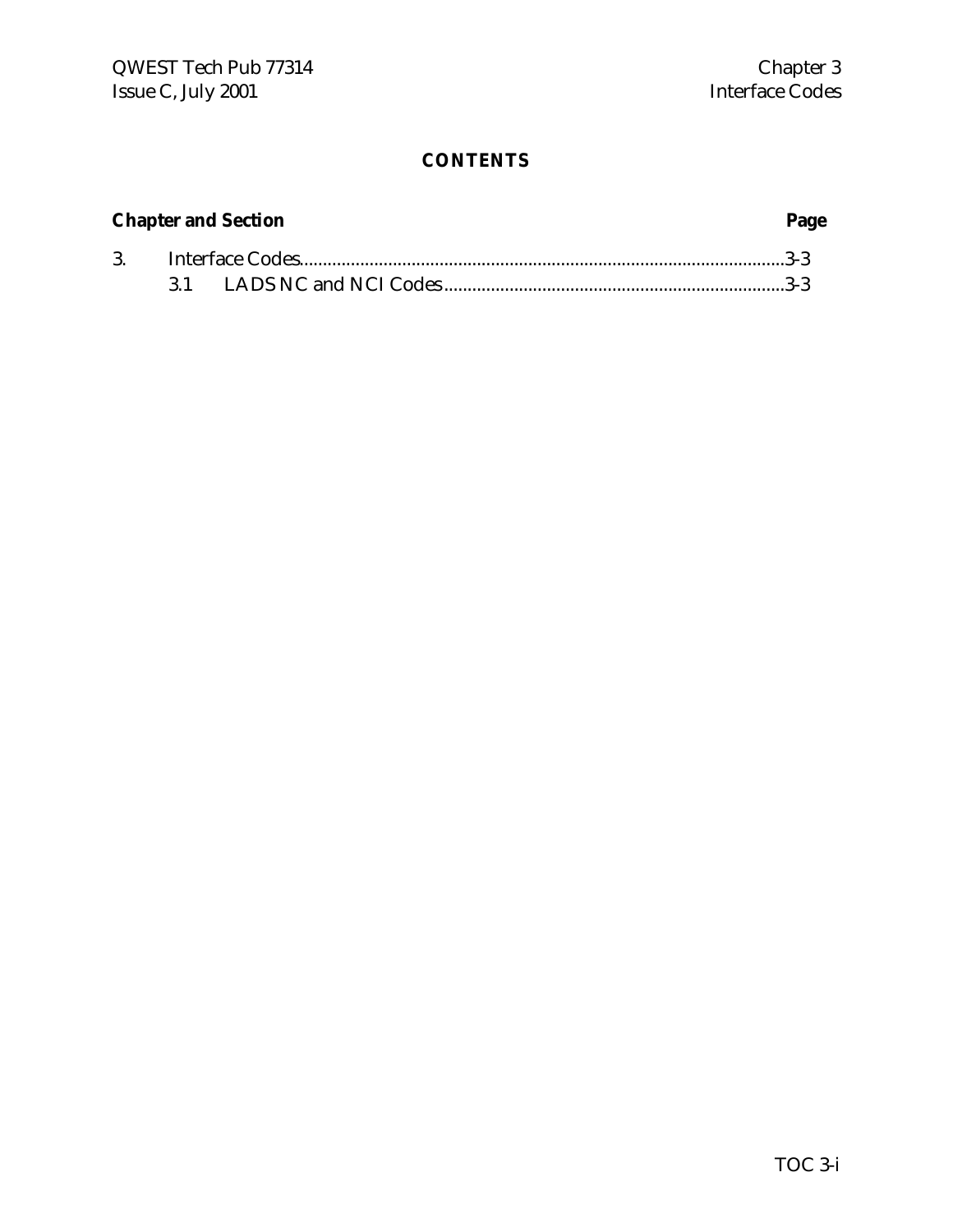#### **3. Interface Codes**

#### **3.1 LADS NC and NCI Codes**

A complete Local Area Data Channel is described by three codes. The first is the Network Channel (NC) Code and the other two codes describe the two ends of the channel. These last two codes are called the Network Channel Interface (NCI) Codes.

An example of a LADS channel follows:

|                     | $NC = LA$ --          |            |             |
|---------------------|-----------------------|------------|-------------|
| <b>NCI</b>          |                       | <b>NCI</b> |             |
| 02LD5               | <b>Central Office</b> | 02LD5      |             |
|                     |                       |            |             |
| $\epsilon$ Customor |                       |            | $C$ ustomor |

• Customer Customer Equipment Equipment

The Network Channel (NC) code is used to describe both the Service Code and some of the options available with the channel. The Network Channel (NC) Code for LADS is 'LA--'. The full NC Code is shown in the following table. The Network Channel Interfaces used with LADS services are discussed below.

• Network Channel Code:

|                           | • NETWORK CHANNEL (NC)      |                       |
|---------------------------|-----------------------------|-----------------------|
| SERVICE CODE<br>$\bullet$ | <b>OPTIONS</b><br>$\bullet$ | REMARKS               |
| $1 - 2$<br>$\bullet$      | $3-4$<br>$\bullet$          |                       |
| LA                        |                             | Standard<br>$\bullet$ |

•

The NCI Code describes the number of wires, type of signaling, impedance expected and special options and levels.

• LADS channel NCI code example:

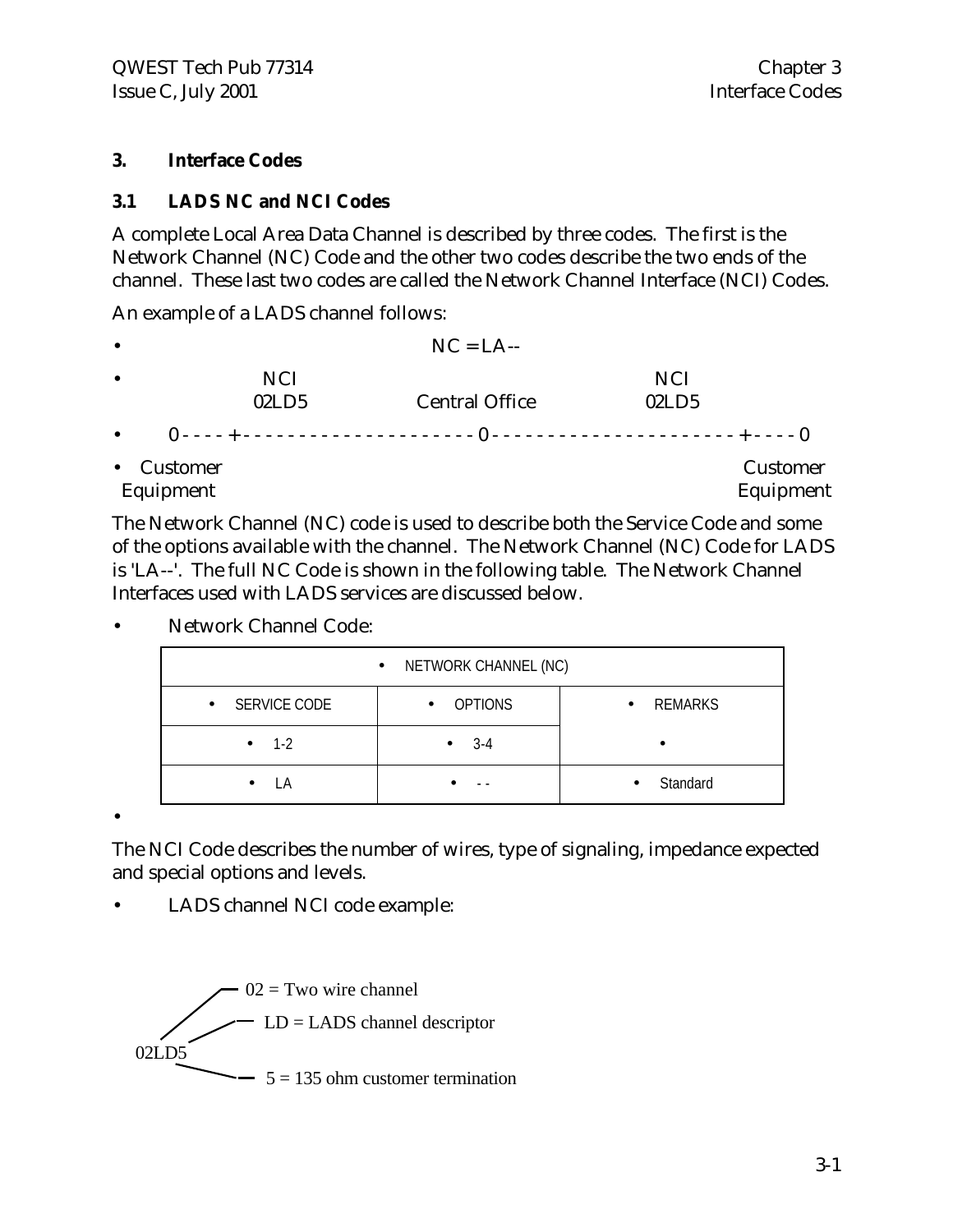| OPTIONAL<br>$\bullet$<br><b>FEATURES</b> | <b>NCI CODE</b><br>$\bullet$ |                    | CHANNEL<br>$\bullet$<br>LENGTH | MAXIMUM<br>$\bullet$<br><b>RESISTANCE</b> |
|------------------------------------------|------------------------------|--------------------|--------------------------------|-------------------------------------------|
|                                          |                              |                    | (MILES)                        | (OHMS)                                    |
| $\bullet$                                | EU-A<br>$\bullet$            | EU-Z<br>$\bullet$  | $\bullet$                      |                                           |
| 2 POINT<br>$\bullet$                     |                              | $\bullet$          |                                |                                           |
| Local Area Data Service<br>$\bullet$     | 02LD5<br>٠                   | 02LD5<br>$\bullet$ | 1<br>$\bullet$                 | 500<br>$\bullet$                          |
| (LADS)                                   | 04LD5                        | 04LD5              | $\overline{2}$                 | 1000                                      |
|                                          |                              |                    | 3                              | 1500                                      |
|                                          |                              |                    | $\overline{4}$                 | 2000                                      |
|                                          |                              |                    | 5                              | 2500                                      |
|                                          |                              |                    | 6                              | 3000                                      |

# OPTIONAL CHANNEL PERFORMANCE:

# **Notes:**

- LADS is offered intra-office only.
- LADS requires nonloaded metallic facilities and therefore is offered where, at the option of QWEST facilities and operational conditions permit.
- The channel 6 miles.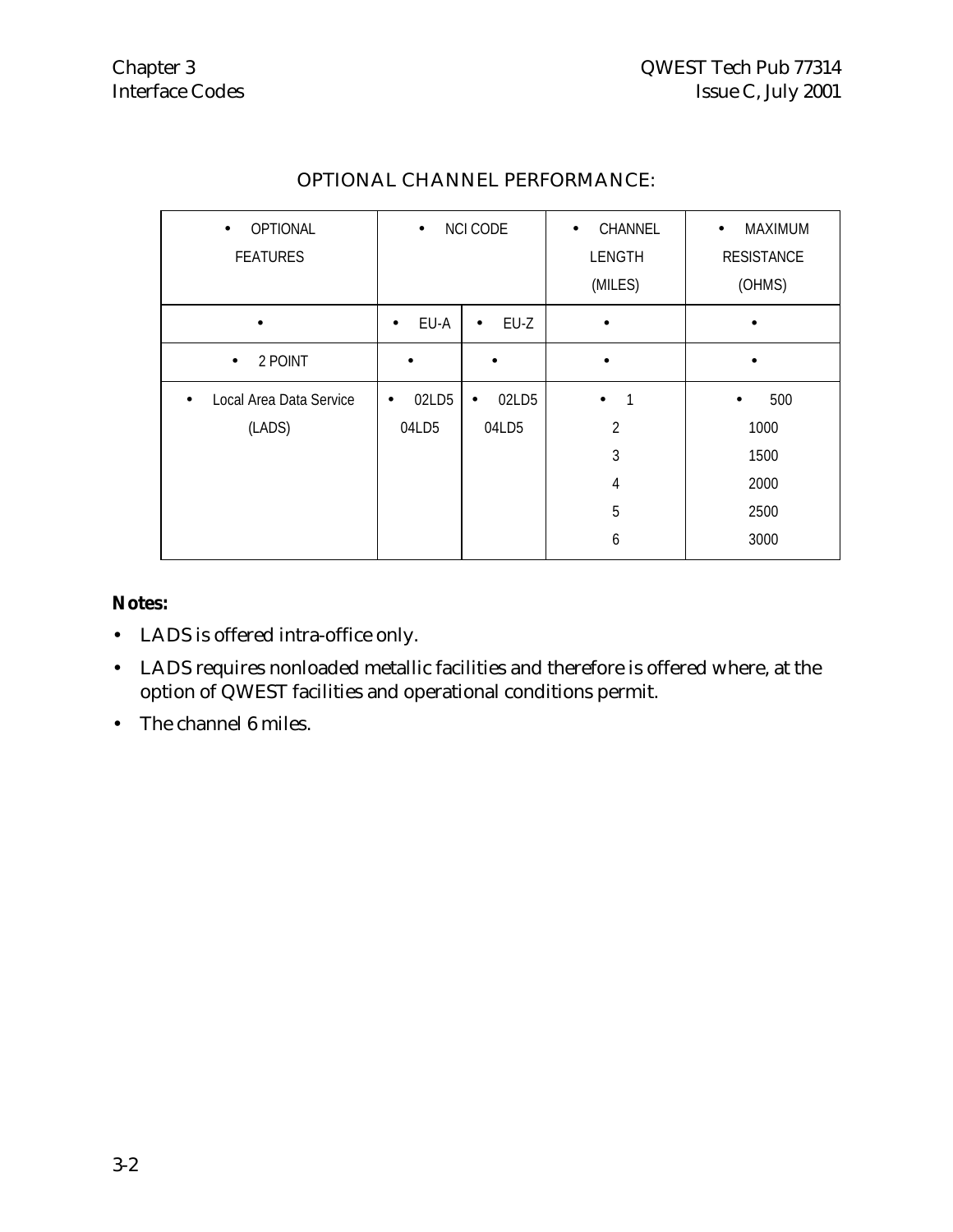# **Chapter and Section Page**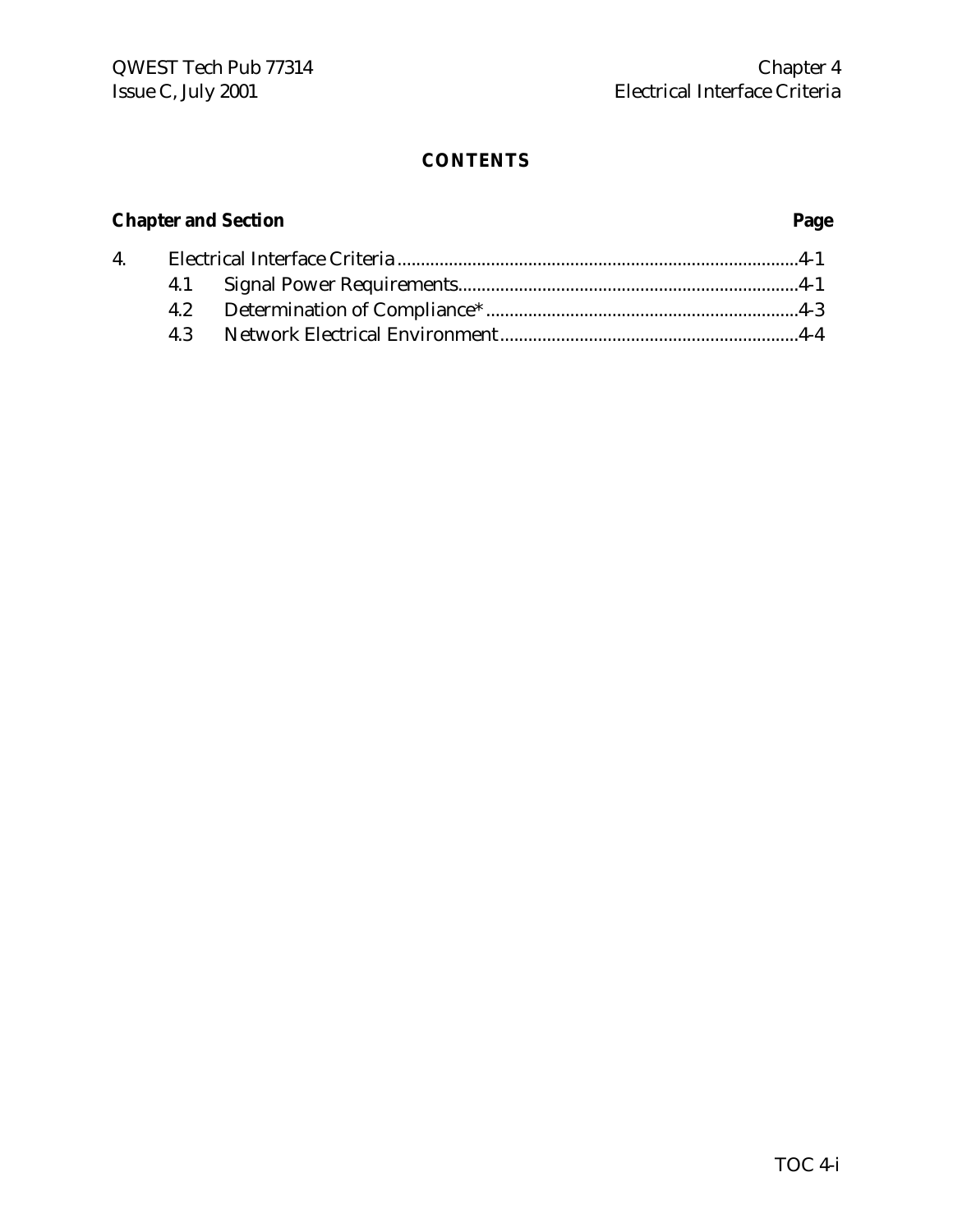# **4. Electrical Interface Criteria**

#### **4.1 Signal Power Requirements**

To prevent interference with other telecommunication services and to protect Telephone Company personnel against hazardous voltages and currents, all the signal power requirements specified in this section, must be complied with. The requirements limit the maximum metallic and longitudinal voltages and current at the channel interface. They apply to all possible data signal sequences (e.g., such patterns as all-ones, all-zeros, 101010..., 11001100..., random data, etc.) under all operating states of the terminating equipment.

- Weighted RMS Voltage Limitation
- The weighted root-mean-squared (rms) metallic voltage in the 10 Hz to 4 kHz frequency range shall not exceed the maximum indicated below, when averaged over 100 milliseconds. This limit applies to the metallic voltage that is the result of all the component voltages in this band, after weighting according to the graph in Exhibit 1. The graph in Exhibit 1 has an absolute gain of unity between 1 and 4 kHz.

Frequency Range Maximum RMS Voltage

- 10 Hz to 4 kHz  $+ 8$  dBV\* (2.5 volts)
- • RMS Voltage in 100-Hz Bands
- The root-mean-squared (rms) metallic voltage in all of the possible 100-Hz bands centered at frequencies within the range extending from 200 Hz to 1 MHz shall not exceed the following limits, when averaged over 100 milliseconds.

| Maximum RMS Voltage<br>in 100-Hz Band<br>Centered at f |
|--------------------------------------------------------|
| $(-30 \log_{10}f)$ dBV                                 |
| $+5$ dBV                                               |
| $-0.5$ dBV                                             |
| $(59.2 - 90 \log_{10} f)$ dBV                          |
| $(7.7 - 20 \log_{10} f)$ dBV                           |
| $(43.1 - 40 \log_{10} f)$ dBV                          |
| $-56$ dBV                                              |
|                                                        |

Where f = center frequency in kHz of each of the possible 100-Hz bands

 $dBV = 20 log_{10} (voltage in rms volts)$ 

Exhibit 2 shows a graphical representation of these limits.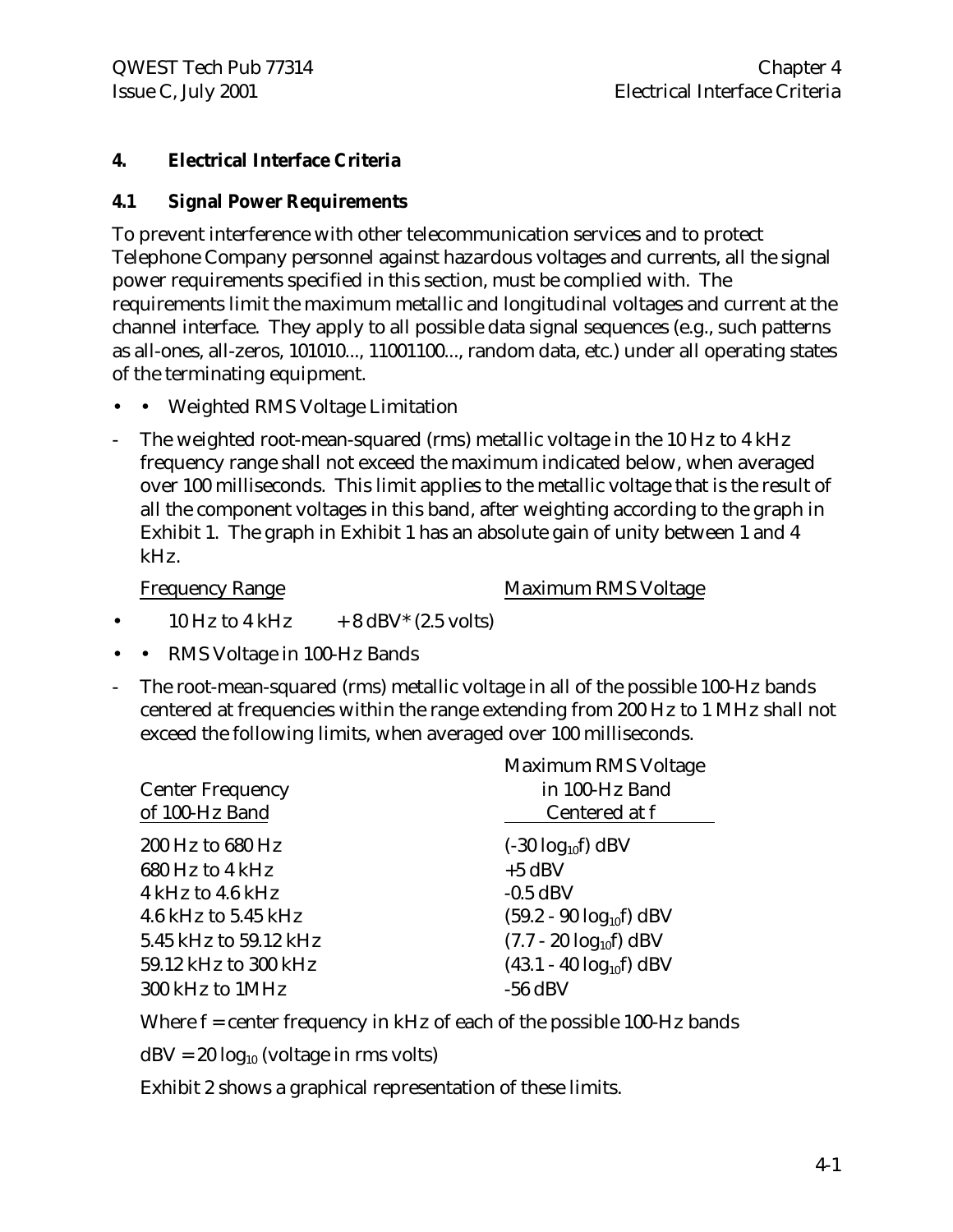- • RMS Voltage in 8-KHz Bands
- The rms metallic voltage in all of the possible 8-kHz bands centered at frequencies within the 8 kHz to 1MHz frequency range shall not exceed the following limits, when averaged over 100 milliseconds:

|                         | Maximum RMS Voltage        |
|-------------------------|----------------------------|
| <b>Center Frequency</b> | in 8-kHz Band              |
| of 8-Hz Band            | Centered at f              |
| 8 kHz to 120 kHz        | $(17.6 - 20 \log 10f)$ dBV |
| 120 kHz to $757$ kHz    | $(59.2 - 40 \log 10f)$ dBV |
| 757 kHz to 1 MHz        | $-56$ dBV                  |

Where  $f =$  center frequency in kHz of each of the possible 8-kHz bands

 $dBV = 20 log 10f$  (voltage in rms volts)

- Exhibit 3 shows a graphical representation of these limits.
- Peak Voltage Limitation
- The peak metallic voltage of signals at frequencies above 1 kHz must not exceed 25 dBV (17.8 volts rms).
- Longitudinal Voltage Limitations
- The longitudinal voltage shall not exceed the limits indicated below, when determined from measurements across the specified longitudinal and metallic terminations.
	- • Voltage in the 10 Hertz to 4 kHz Frequency Range
	- -The weighted rms voltage averaged over 100 milliseconds that is the result of all the component longitudinal voltages in this frequency range, after weighting according to the graph in Exhibit 4, shall not exceed the maximum indicated below. The graph in Exhibit 4 has an absolute gain of unity at 4 kHz.

|                |                       | Longitudinal | Metallic           |
|----------------|-----------------------|--------------|--------------------|
| Frequency      |                       | Terminating  | <b>Terminating</b> |
| Range          | Max RMS Voltage       | Impedance    | Impedance          |
| 10 Hz to 4 kHz | $-30$ dBV $(31.6$ mV) | 500 ohms     | 600 ohms           |

- Voltage in the 4 kHz to 1 MHz frequency range shall not exceed the limits indicated below, when averaged over 100 milliseconds:
- The rms voltage in all of the possible 8-kHz bands within this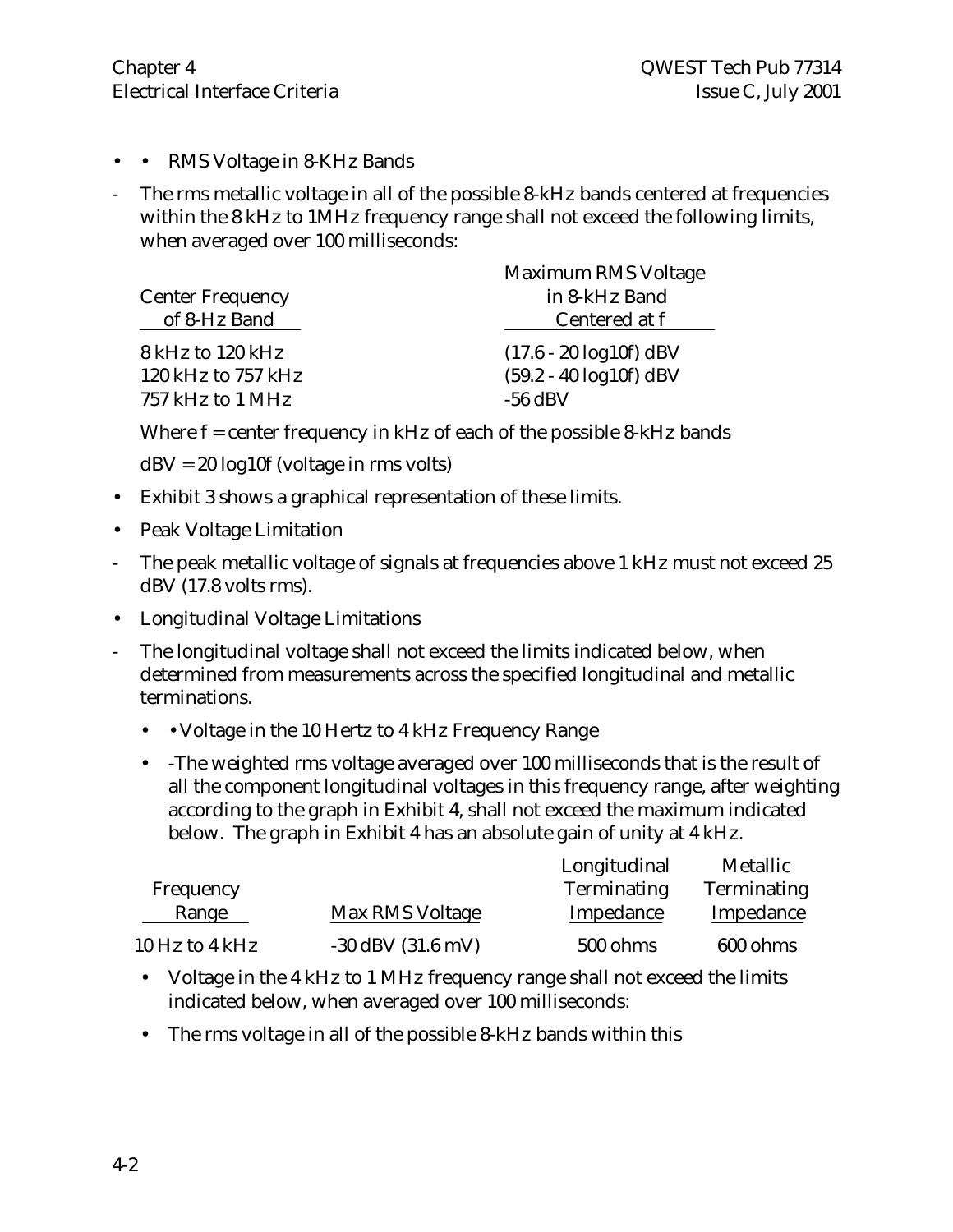| Center           |                                              | Longitudinal | Metallic    |
|------------------|----------------------------------------------|--------------|-------------|
| Frequency        | Max RMS Voltage in                           | Terminating  | Terminating |
| of 8-kHz Band    | 8-kHz Band Centered at f                     | Impedance    | Impedance   |
| 8 kHz to 12 kHz  | $(-18.4 - 20 \log 10 \text{ f}) \text{ dBV}$ | 500 ohms     | 300 ohms    |
| 12 kHz to 60 kHz | $(3-40 \log 10 f)$ dBV                       | 90 ohms      | 135 ohms    |
| 60 kHz to 90 kHz | $-68$ dBV                                    | 90 ohms      | 135 ohms    |
| 90 kHz to 1 MHz  | $-62$ dBV                                    | 90 ohms      | 135 ohms    |

- Where  $f =$  center frequency in kHz of each of the possible 8-kHz bands
- dBV =  $20 \log_{10}$  (voltage in rms volts)
- Exhibit 5 shows a graphical representation of these limits.
- • Maximum Current and Voltages
- Under no circumstances shall the current and voltages (including all harmonics and spurious signals) at the channel interface exceed the limits indicated below.
	- Where channels with dc continuity are provided, the following limits apply:
	- The rms current per conductor, including dc and ac components, shall not exceed 250 milliamperes.
	- The voltage between the tip and ring connections shall not exceed 36 volts peak.
	- The voltage between any conductor and ground shall not exceed 54 volts peak. In addition, any dc component must be negative with respect to ground, except during brief maintenance periods.
	- Where channels without dc continuity are provided, the following limits apply:
	- The dc current per conductor shall not exceed 0.5 milliamperes.
	- The voltage between the tip and ring connections shall not exceed 18 volts AC peak, nor 2.02 volts dc.
	- The total weighted rms voltage within the frequency range extending below 500 Hz shall not exceed 12 volts. This limit applies to the voltage between the tip and ring connections, after weighting according to the following function:
	- $H(f) = 600/f$
	- where f is the numerical value of the frequency in Hertz.
	- Coherent Keying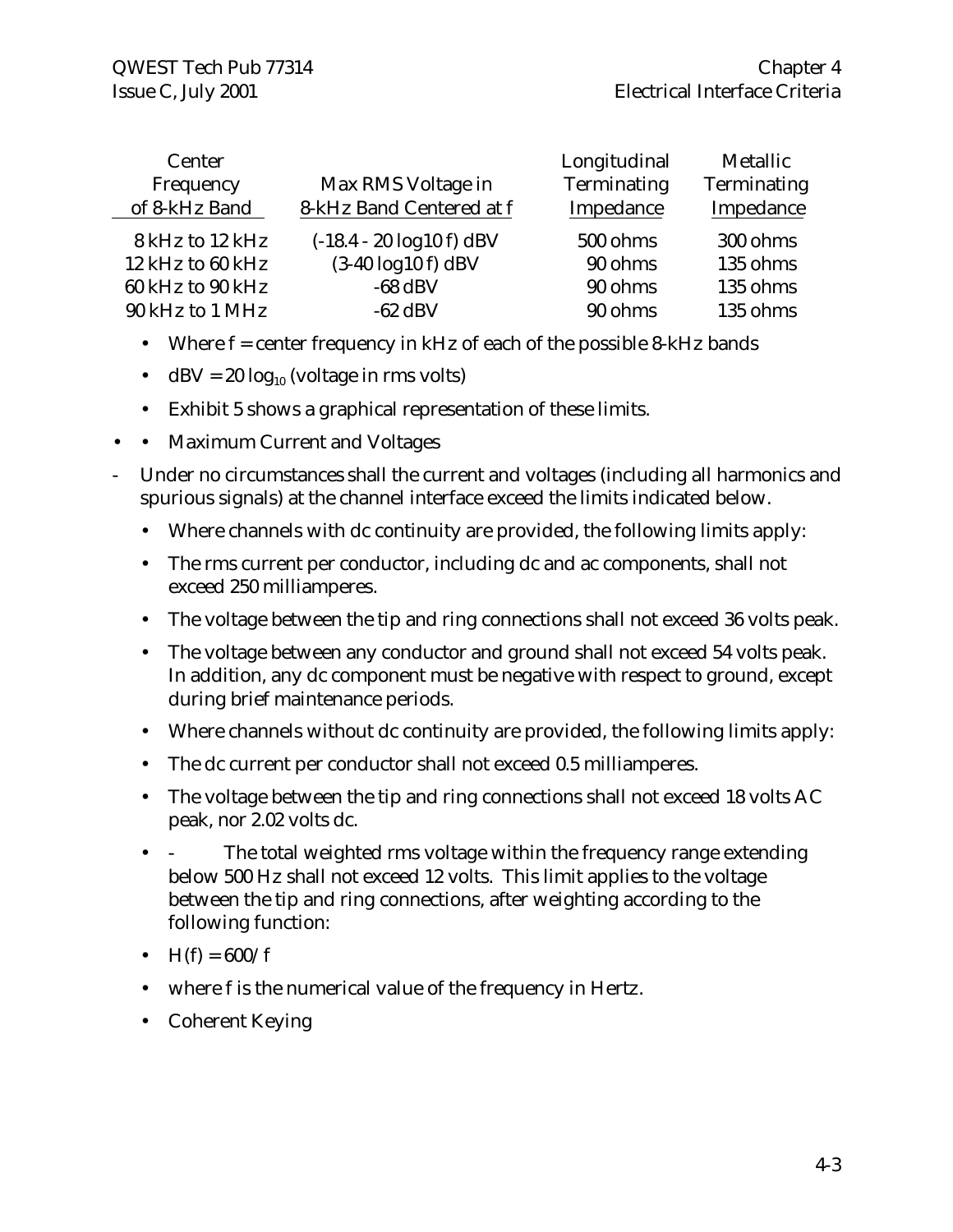• When several Local Area Data Channels occupying the same cable are keyed coherently, the noise level in the cable may increase significantly and cause interference among existing services. To prevent interference, it may be necessary to reduce the maximum allowable signal levels detailed in the subsection entitled Signal Power Requirements, first five items, or the number of transitions occurring simultaneously. To reduce the number of transitions occurring simultaneously, it is recommended that equipment which may transmit over a large number of channels at the same time be arranged to stagger the transitions in time over a nominal signal element such that simultaneous transitions from more than one disturber occur randomly.

### **4.2 Determination of Compliance\***

Compliance with the signal power limitations specified in the previous section , first five subsections, can be determined by using the circuits shown in Exhibits 6 and 7 or equivalent channel simulations. Exhibit 6 illustrates test circuits intended for demonstrating compliance with the metallic voltage requirements while Exhibit 7 provides a set of terminations that may be used in determining compliance with the longitudinal voltage requirements.

\* Compliance with signal power limitations may be affected by the following considerations associated with terminating equipment: All possible data signal sequences, all operating states, loop current which may be drawn for such purpose as loopback, application of ground to exposed conductive surfaces, the length of interface leads to other equipment and their terminations, connections to external ground, and any optional connection, if it exists, of an interface signal ground reference (power supply secondary) to green wire ground.

For equipment with a 4-Wire line interface, compliance should be determined for each tip-ring interface with the tip-ring interface not under test terminated in a metallic and longitudinal impedance as specified for the interface under test.

The longitudinal voltage limitations, specified in the subsection entitled "Signal Power Requirements," also apply in the presence of a single frequency tone applied from a balanced source (with metallic terminating impedance Rm) across tip-ring interface, with the resultant longitudinal voltage measured across a longitudinal termination (Rl). The limitations apply with the tone at any frequency up to 300 kHz and with its voltage adjusted to produce a metallic voltage, across the tip-ring interface, up to the maximum rms voltages specified in the subsection "Longitudinal Voltage Limitations," for the various frequency bands of concern.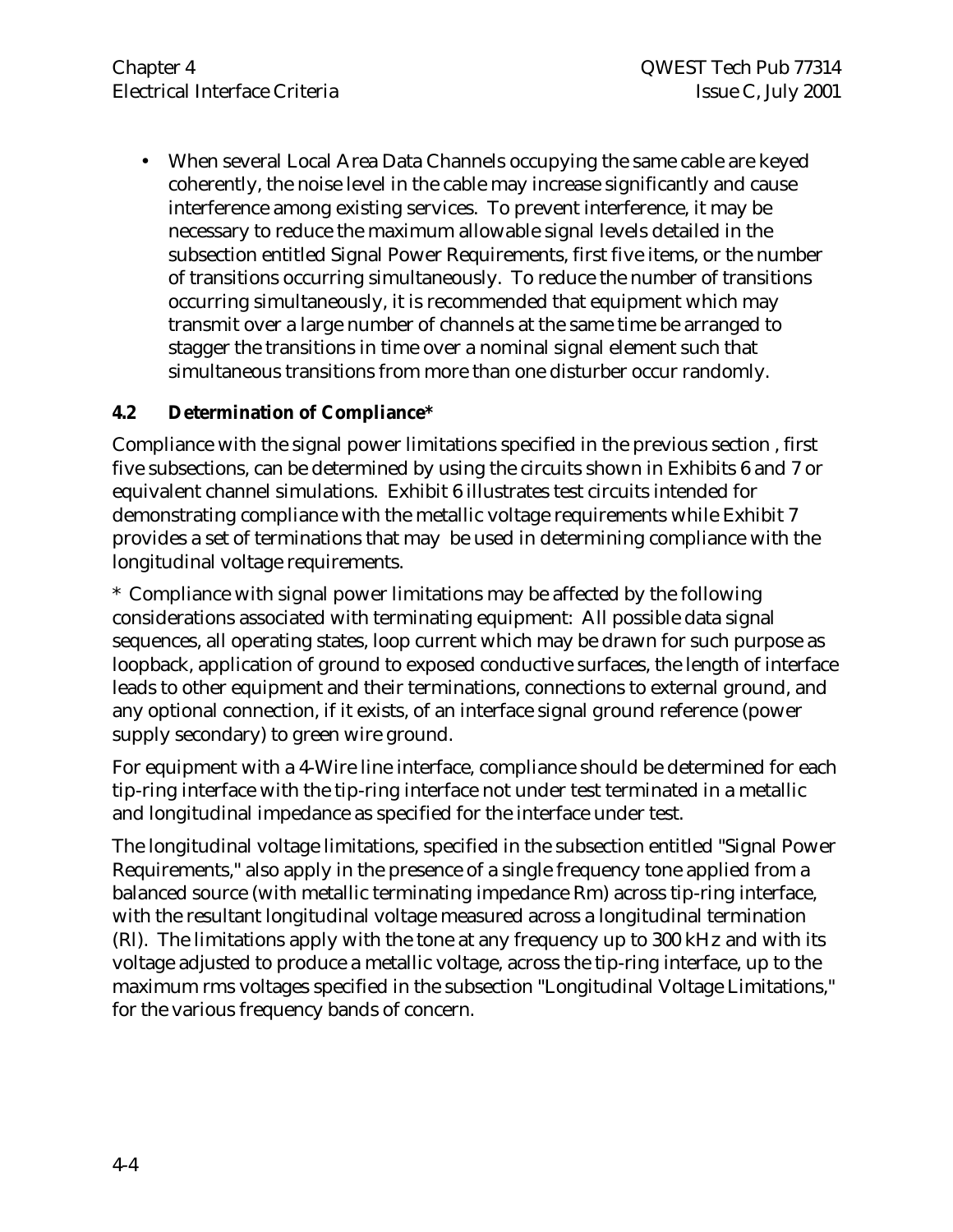The subsections "RMS Voltage in 8-KHz Bands" and "Longitudinal Voltage Limitations", specify voltage limits "in all of the possible 8-kHz bands" within the indicated frequency ranges. Common laboratory equipment is not normally equipped with a bandwidth resolution of 8-kilohertz. However, many spectrum analyzers are equipped with a 10-kilohertz bandwidth resolution. Use of the latter is acceptable for assuring compliance with the voltage limitations of those Sections, as long as the equipment under test meets the limitations. However, if the equipment under test fails to meet the limitations in any 10-kilohertz band, then it may not meet the same in the corresponding 8-kilohertz band.

# **4.3 Network Electrical Environment**

Interface leads may be connected to cable facilities, which are subject to lightning hits and accidental power crosses. Although protectors are installed on the customer's premises to limit the effect of such occurrences, residual voltages of significant magnitudes may appear on the interface leads. Therefore, it is recommended that customer-provided terminal equipment be adequately isolated at its interface with the channel, to prevent equipment failure and/or hazard to users.

Bell Communications Research's Technical Reference "Lightning and 60Hz Disturbances at the Bell Operating Company Network Interface", TR-EOP-000001, dated June, 1984, provides additional information on the non-telephone voltages and currents that may be encountered at the interfaces with QWEST facilities.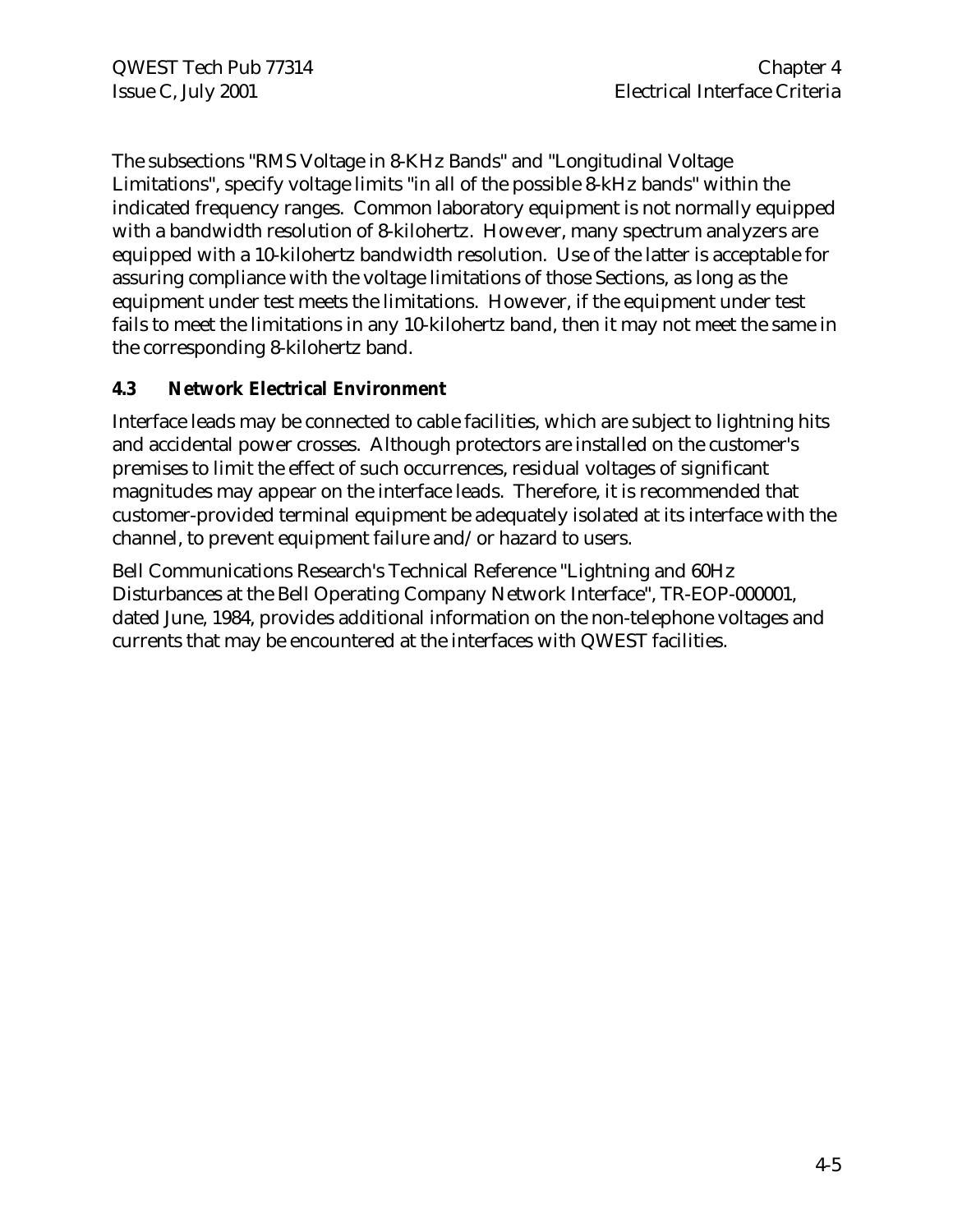# **Chapter and Section Page**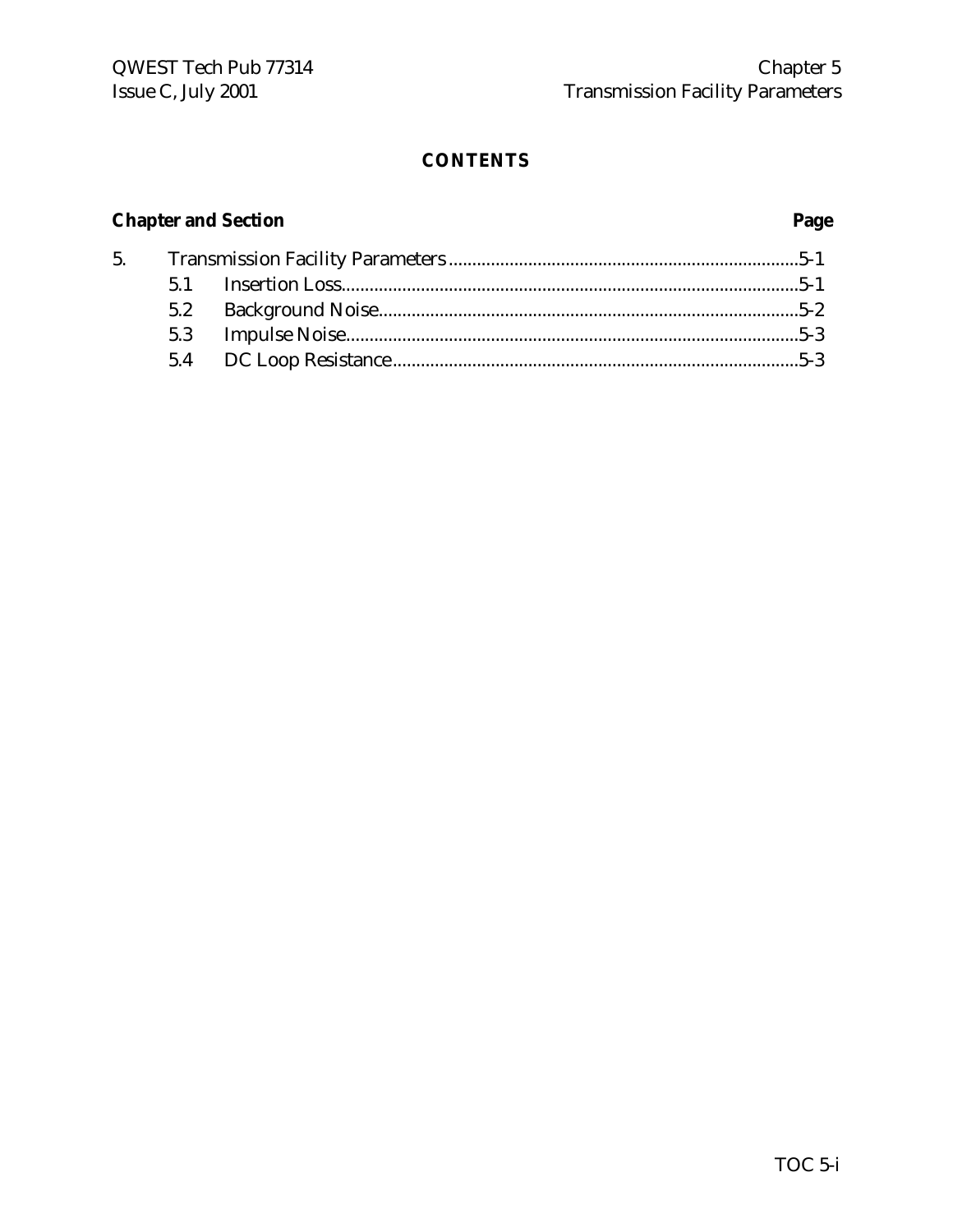# **5. Transmission Facility Parameters**

The transmission facility parameters covered in this section represent potential impairments to a data signal that can be caused the transmission facility in conjunction with the environment in which it operates. The values specified for insertion loss are maximums that should not be exceeded unless a trouble condition exists. The noise values, on the other hand, represent maximums that should not be exceeded under the normal range of circumstances. Because of the nature of this service offering and in view of the influence that the environment can have on facilities, the background and impulse noise levels specified should be regarded as a guide. No guarantee is implied that these levels will not be exceeded, since there may be unusual conditions not under the control of QWEST.

#### **5.1 Insertion Loss**

The insertion loss limits of Local Area Data Channels are specified below, for channels up to six route miles in length. The limits represent the maximum end-to-end losses at the various frequencies indicated, when the channel is terminated in 135 ohm resistive impedances at both ends. The actual insertion loss may be lower depending on the exact length and type of cable facilities used to provide the channel. However, no guarantee is made of minimum values of insertion.

|                  |         | 133 UHNI LENNIINATIUNS     |           |         |         |
|------------------|---------|----------------------------|-----------|---------|---------|
| <b>Maximum</b>   |         | *Maximum Measured Loss(dB) |           |         |         |
| End-to-End       |         |                            |           |         |         |
| Channel Length   |         |                            | Frequency |         |         |
| In Route Miles   | 1000 Hz | 2400 Hz                    | 4800 Hz   | 9600 Hz | 19200 H |
| 1                | 10.5    | 12.0                       | 15.0      | 19.0    | 22.5    |
| $\boldsymbol{2}$ | 14.5    | 16.5                       | 20.5      | 27.5    | 35.5    |
| 3                | 18.0    | 21.0                       | 27.0      | 36.5    | 50.0    |
| 4                | 21.0    | 26.0                       | 34.0      | 46.0    | 69.0    |
| $\overline{5}$   | 23.5    | 30.5                       | 39.5      | 53.5    | 85.5    |
| 6                | 26.5    | 33.0                       | 43.5      | 58.5    | 99.5    |
|                  |         |                            |           |         |         |

# INSERTION LOSS LIMITS FOR 125 OHM TERMINATIONS

\*Includes the 500Z Channel Protection Unit Loss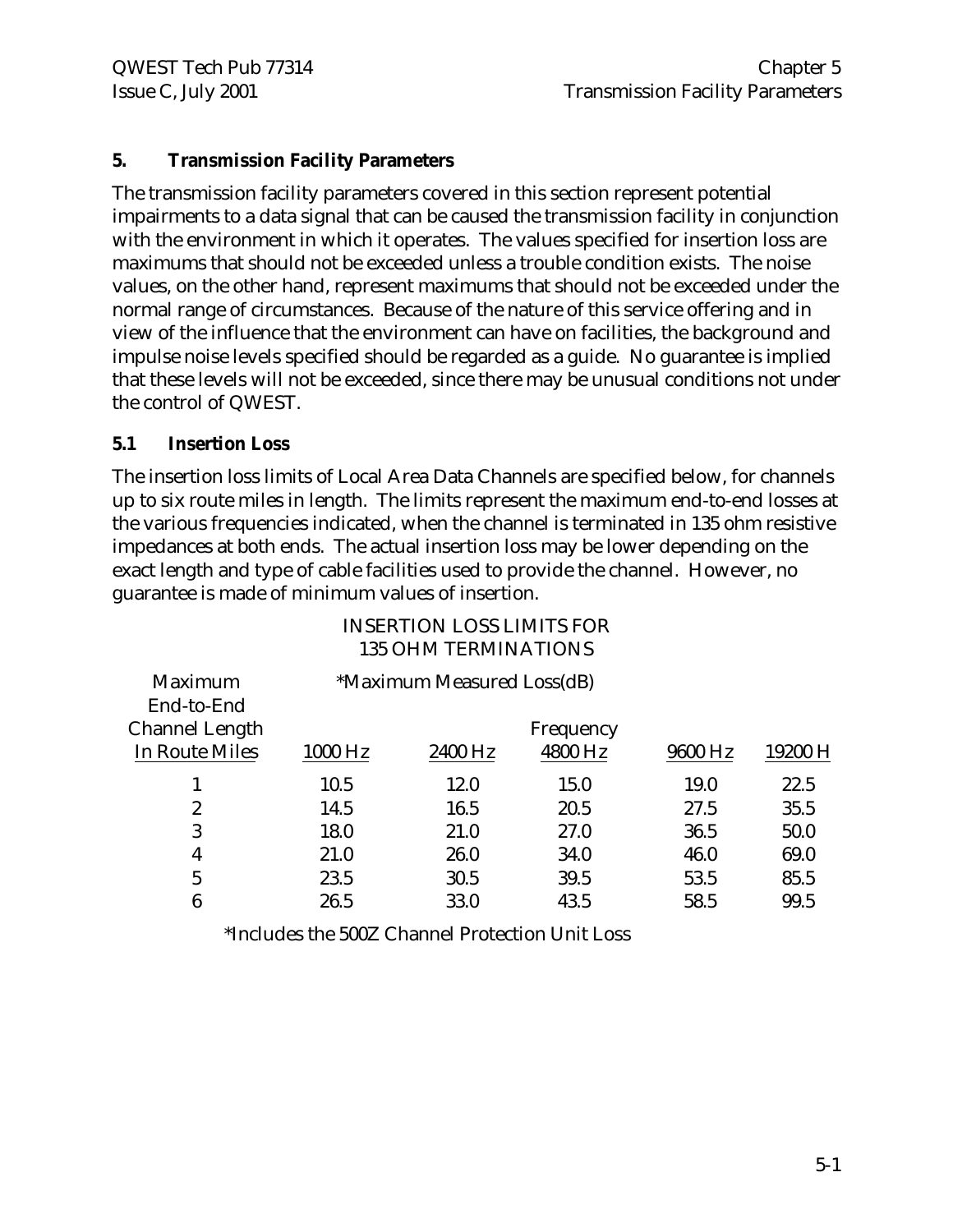### **5.2 Background Noise**

The background noise specified for these channels reflects contributions from two main sources of noise in the telephone loop plant: induction for power lines and crosstalk from other telecommunication services. The values indicated are intended as a guideline on the maximum metallic noise voltage levels that should be expected when a channel is terminated in 135 ohms resistive metallic impedances. It should be noted, however, that the actual noise voltages present at the interface may exceed the indicated levels, and depend on the metallic and longitudinal terminating impedances and the longitudinal-to-metallic balance of the data sets. The noise voltage levels indicated below are based on terminations with longitudinal impedance equal to or greater than 10,000 ohms\* and with longitudinal-to-metallic balance\*\* equal to or greater than the balance objective shown in Exhibit 8.

\* The longitudinal requirement applies over the frequency range of 60 to 660 Hz. At 60 and 180 Hz, it applies to rms voltage of 1 volt superimposed on a 60 Hz voltage of up to 50 volts rms. (For equipment that has longitudinal impedance, which is independent of voltage, up to 50 volts rms, the impedance at higher frequencies does not have to be determined in the presence of the 60 Hz voltage.)

\*\* See Glossary for the definition of this requirement.

The guideline for the background noise voltages levels of Local Area Data Channels is as follows:

• • Tones in 60 to 660 Hz Band: Noise in this band results from power line induction (60 Hz and associated harmonics) with major contributions from 60 Hz and its odd harmonics up to 660 Hz as follows:

| Noise Voltage |
|---------------|
| Level in dBV  |
| -50           |
| $-60$         |
| $-70$         |
| -76           |
| $-81$         |
| $-85$         |
|               |

Tones will be present at all frequencies. However, at the levels indicated only two tones may be present simultaneously.

• Noise in 600 Hz to 24kHz Band: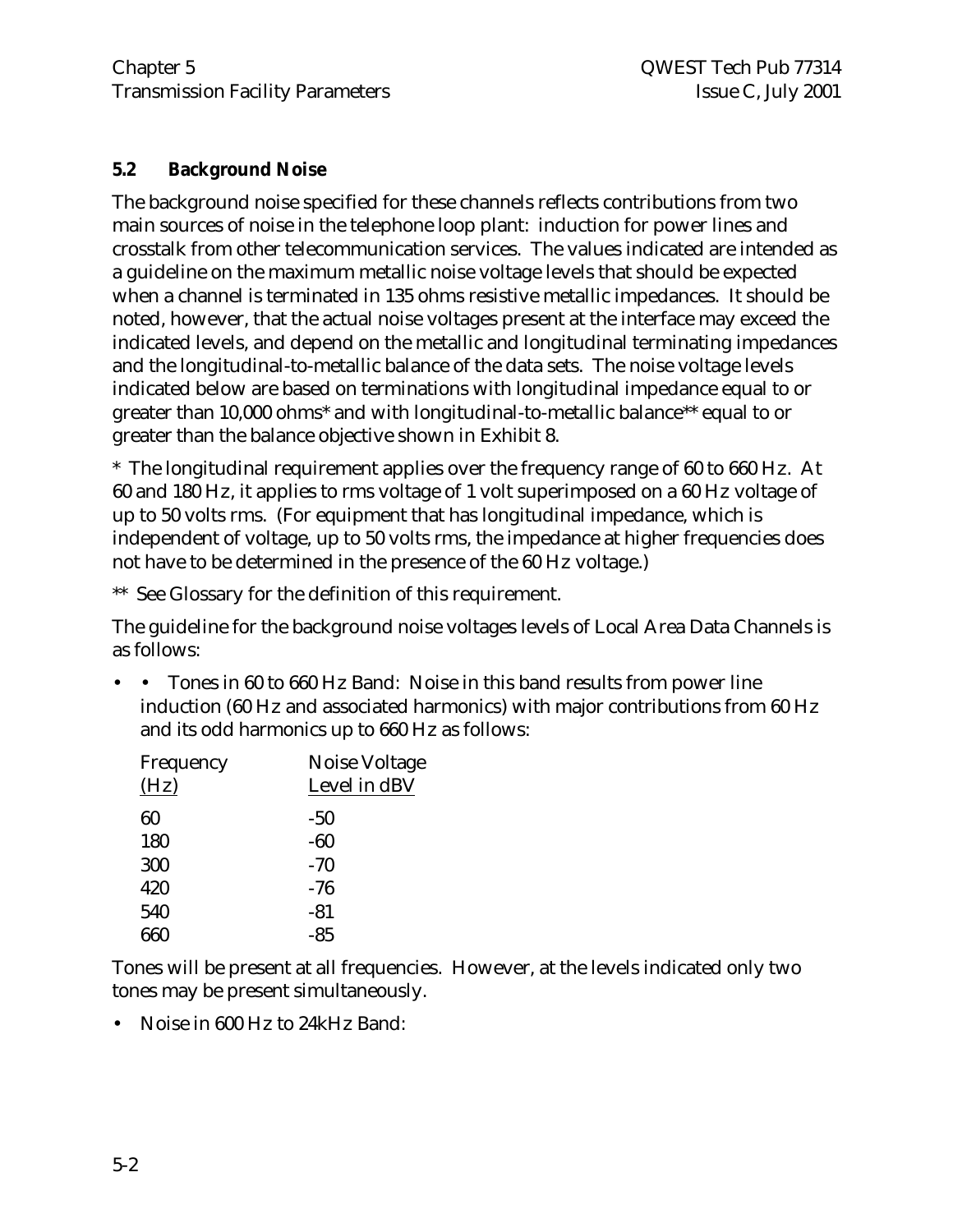The rms noise voltage level (in dBV) in any 4-kHz band centered at f, where f ranges from 2.6 kHz to 22 kHz, is a weighted function of frequency equal to

 $[-80 - 10.2 \log_{10} f (kHz)]$  dBV

$$
2.6\,
$$

- Noise in 24 kHz to 80 kHz Band:
- The rms noise voltage level (in dBV) in any 8-kHz band centered at f, where f ranges from 28 kHz to 76 kHz, is a weighted function of frequency equal to

 $[-87 \times 30 \log_{10} f (kHz)]$  dBv

$$
28\,
$$

- Noise above 80 kHz:
- The rms noise voltage level in any 8-kHz band centered at f, where f is equal to or greater that 84 kHz, is -74 dBV.

Exhibit 9 shows a graphical representation of this guideline.

# **5.3 Impulse Noise**

Impulse noise is characterized by large peaks or impulses in the total noise waveform. It is measured with an instrument which responds to noise waveform excursions above a selectable power threshold, using a counter having a maximum counting rate of 7 counts per second. Because of this maximum counting rate, once a count occurs, further counts will not be made for an interval of 150 milliseconds.

The impulse noise measurement for Local Area Data Channels involves counting the number of noise peaks exceeding a threshold of 50 dBrn (-40 dBm), over the frequency range extending from 50 Hz to 25 kHz. The limit is a maximum of 15 counts in 15 minutes, with the channel terminated in 135 ohm resistive impedances.

In general, impulse noise may be expected to decrease with channel length for channels with 4 miles or greater length. For example, the maximum count indicated above is not expected to be exceeded when the threshold is reduced by the amount in dB that the 1004-Hz insertion loss (referenced to 135 ohm terminations) of the 4- or 6 mile channel under consideration exceeds 18 dB.

The reader should be aware that the stated threshold of 50 dBrn represents the actual power developed across 135 ohms. When test equipment calibrated to read power into 600 ohms is connected in the bridging mode across a 135-ohm termination, an adjustment of -6 dB is required. In this case the adjusted threshold becomes 44 dBrn.

# **5.4 DC Loop Resistance**

Where direct current continuity is provided, the dc loop resistance of the channel will depend on the actual length and gauge of the cable facilities used. However, it should not exceed 3000 ohms, the upper value corresponding to a 6-mile channel.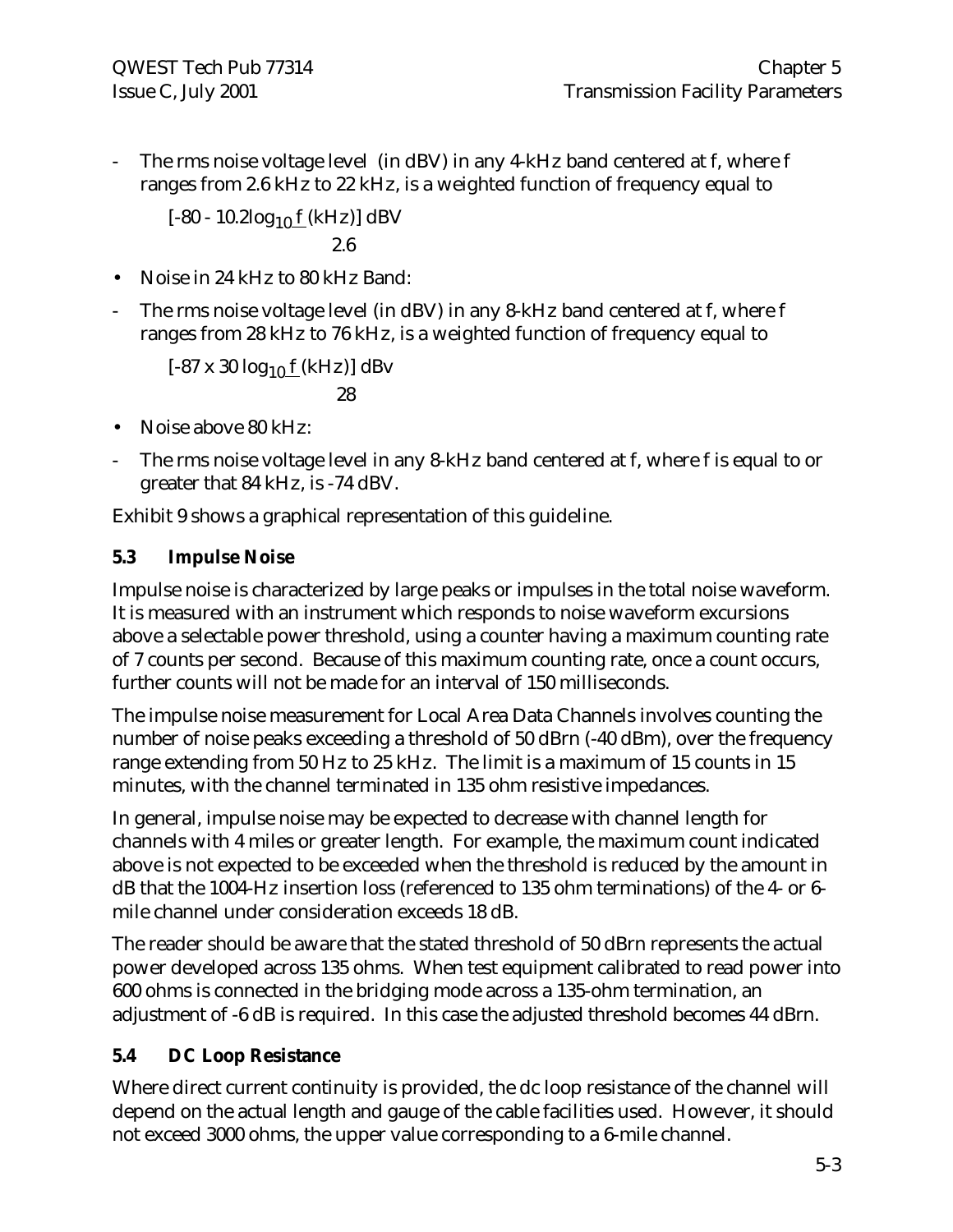| <b>Chapter and Section</b> |  |  |
|----------------------------|--|--|
| 6.                         |  |  |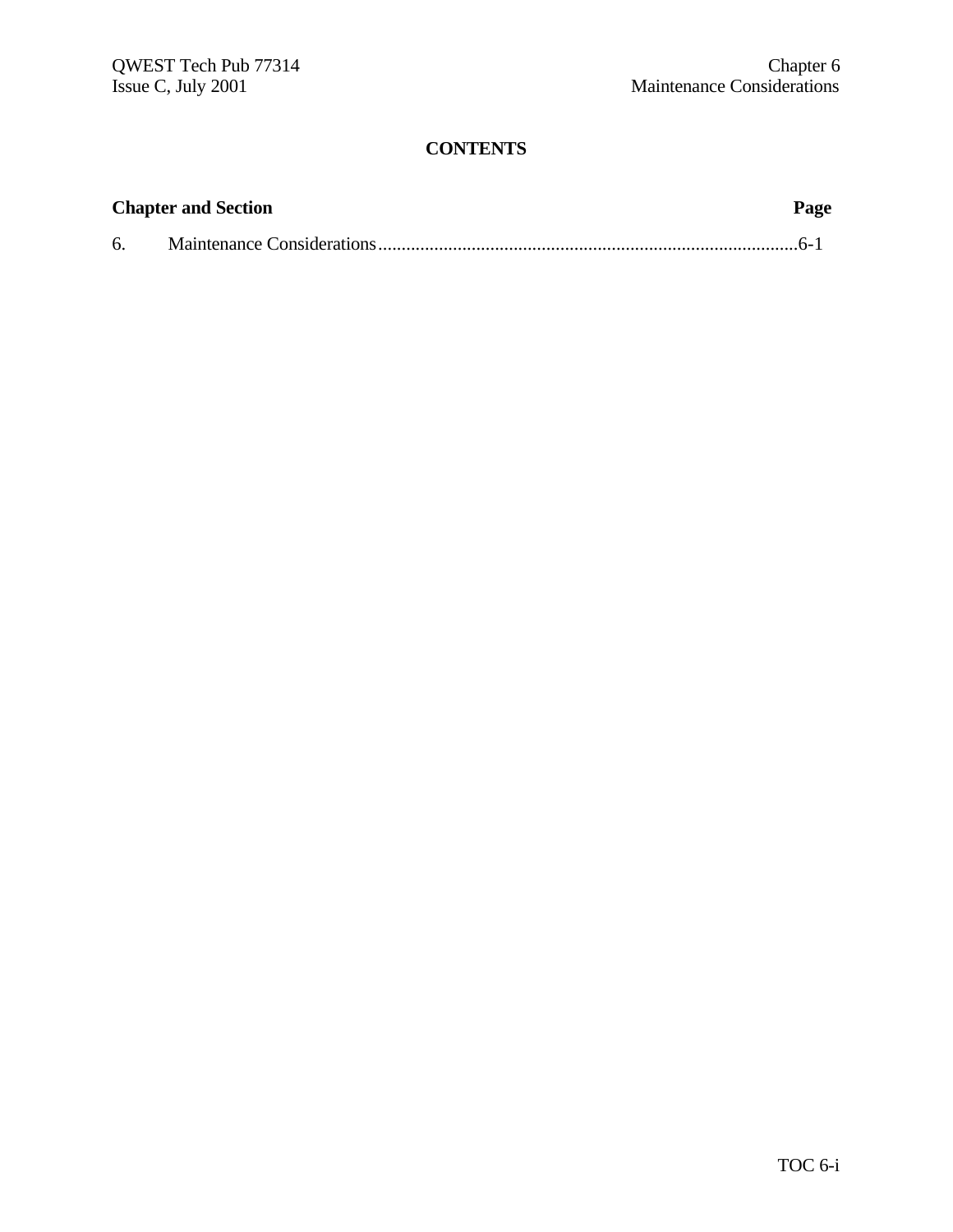#### **6. Maintenance Considerations**

When trouble is experienced with a Local Area Data Channel employing customer provided terminal equipment, the customer should first isolate (sectionalize) and check his portion of the system before reporting any trouble. This will preclude the customer from incurring a service charge for visits by QWEST to the customer's premises where the service difficulty or trouble report results from the use of equipment provided by the customer. QWEST will test the transmission characteristics of the channel and will correct those problems resulting from defective operation of their equipment or facilities, but will not assume responsibility for locating trouble in the customer's equipment. QWEST will not endorse the recommendations of a particular supplier of terminal equipment or give advice as to whether the terminal equipment can perform satisfactorily or is compatible with the channel.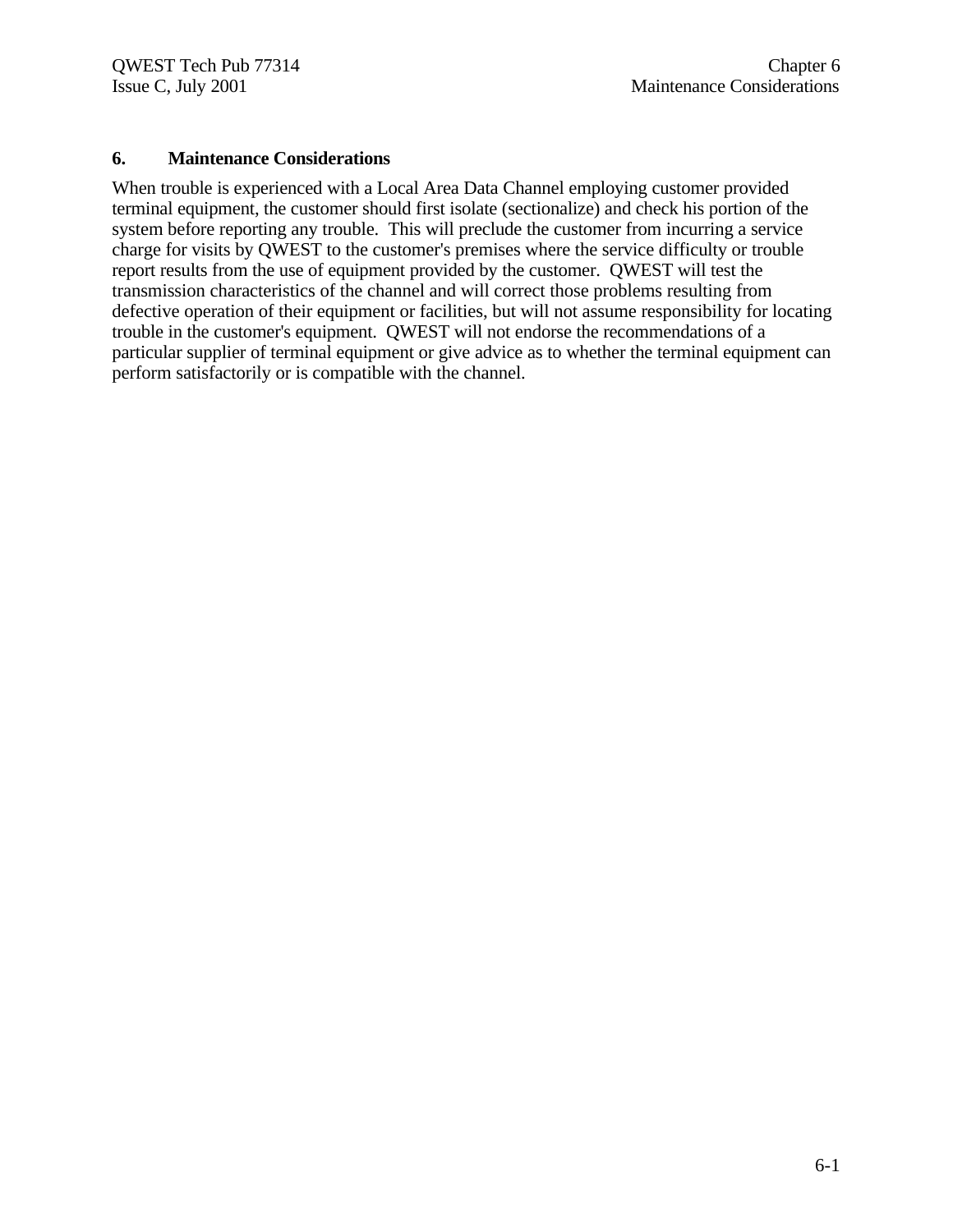# **Chapter and Section Page**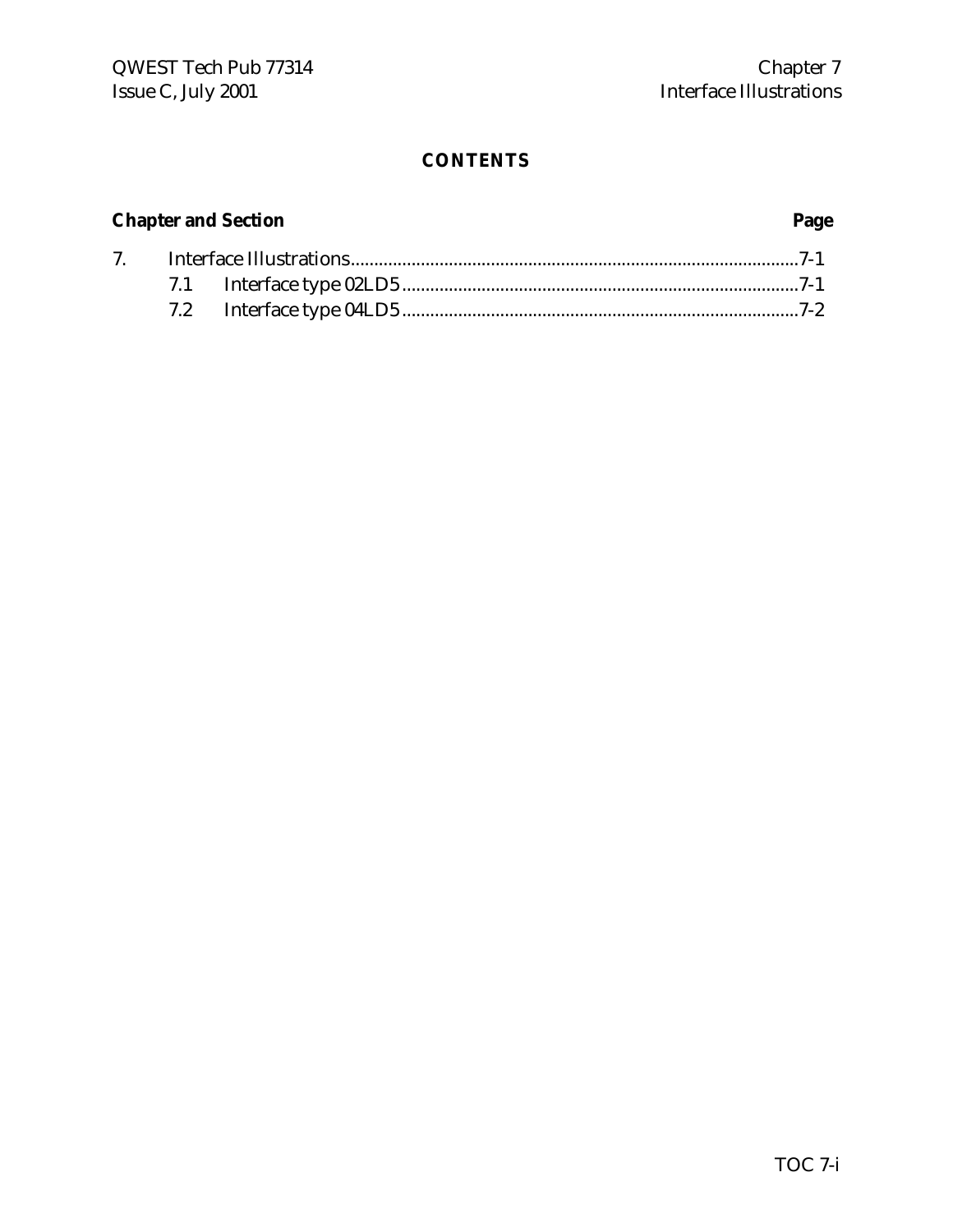# **7. Interface Illustrations**

# **7.1 Interface type 02LD5**

APPLICATION: Connects IC or end user Limited Distance Data Sets to a U S WEST Local Area Data Service (LADS).

OPERATING MODE: Limited Distance Data Transmission.

PHYSICAL DESCRIPTION: 2 - Wire (T,R)

LENGTH OF FACILITIES: Up to 6 miles

IMPEDANCE: 135 ohms

ILLUSTRATION:

QWEST Communications International Inc.

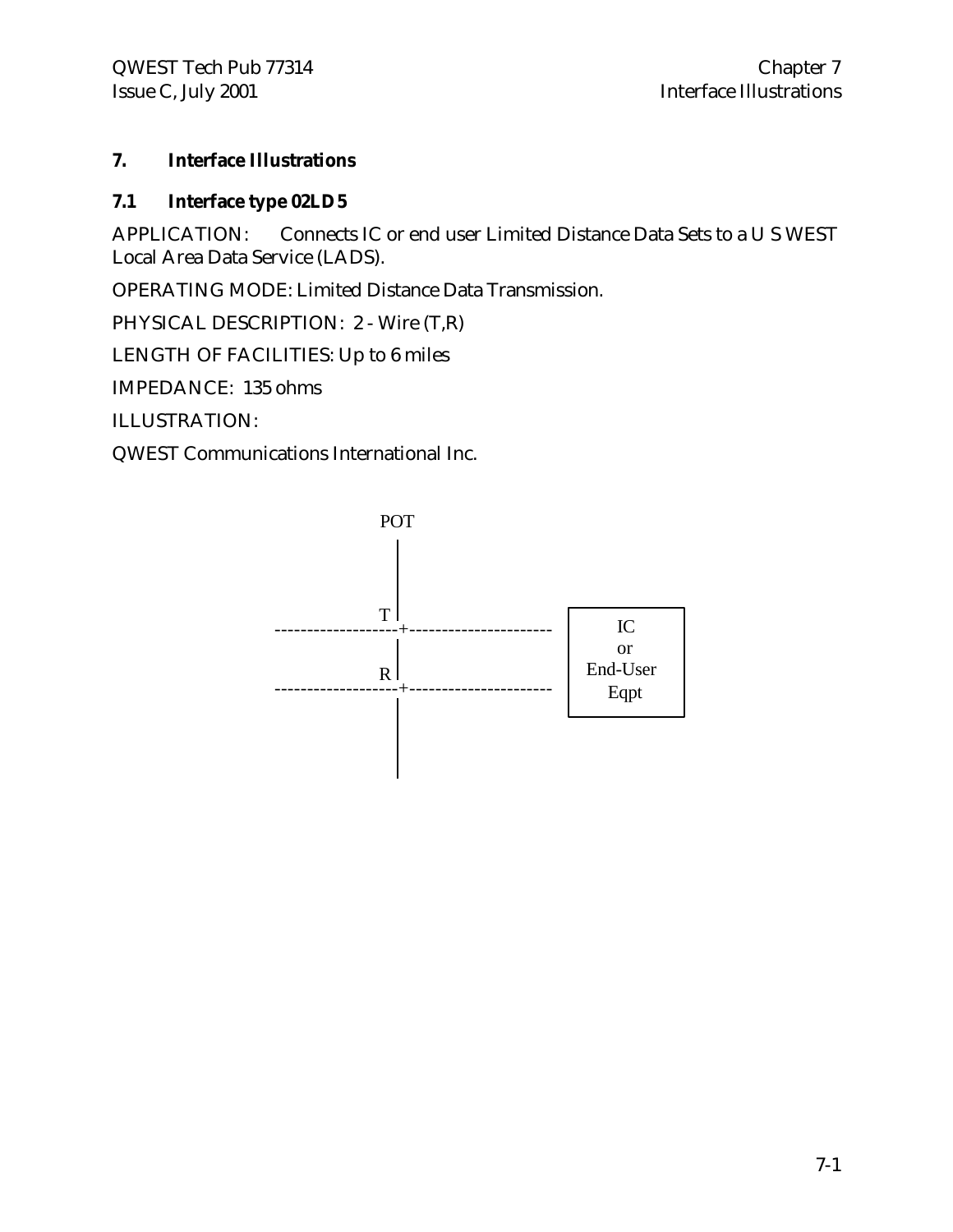Interface Illustrations

# **7.2 Interface type 04LD5**

APPLICATION: Connects IC or end user Limited Distance Data Sets to a U S WEST Local Area Data Service (LADS).

OPERATING MODE: Limited Distance Data Transmission.

PHYSICAL DESCRIPTION: 4 - Wire (T,R, T1, R1)

LENGTH OF FACILITIES: Up to 6 miles

IMPEDANCE: 135 ohms

ILLUSTRATION:

QWEST Communications International Inc.

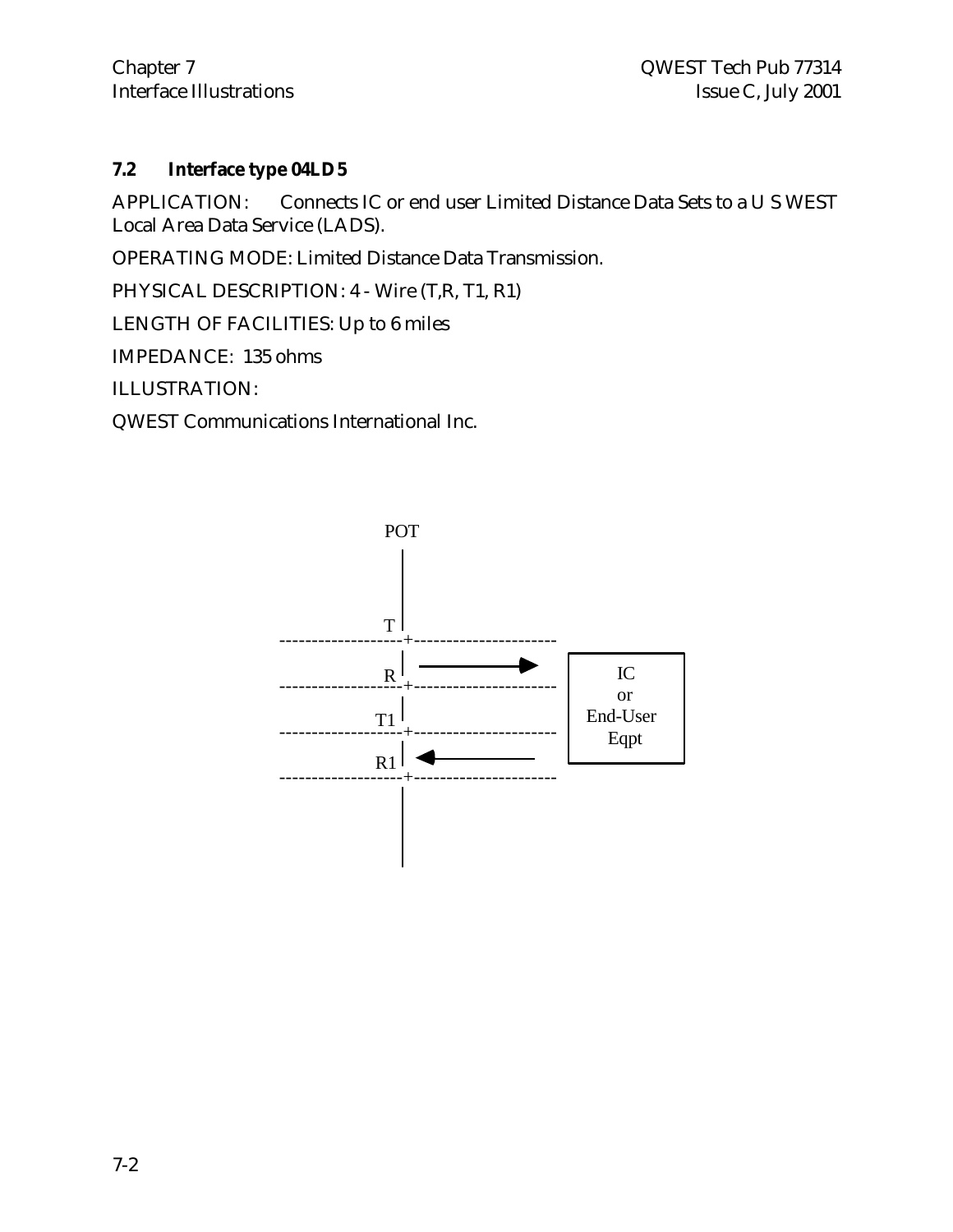|                 | <b>Chapter and Section</b><br>Page                                                                                         |  |  |
|-----------------|----------------------------------------------------------------------------------------------------------------------------|--|--|
| 8.              |                                                                                                                            |  |  |
| <b>Exhibits</b> |                                                                                                                            |  |  |
| $8 - 1$         | Weighting Function For Metallic Voltage Limitation<br>10 Hz To 4 Khz Frequency Range Local Area Data Service (LADS)8-2     |  |  |
| $8 - 2$         | Maximum Metallic Voltage In 100-Hz Bands<br>150 Hz To 1 Mhz Frequency Range Local Area Data Service (LADS) 8-3             |  |  |
| $8 - 3$         | Maximum Metallic Voltage In 8-Khz Bands<br>4 Khz To 1 Mhz Frequency Range Local Area Data Service (LADS) 8-4               |  |  |
| $8-4$           | Weighting Function For Longitudinal Voltage Limitation<br>10 Hz To 4 kHz Frequency Range Local Area Data Service (LADS)8-5 |  |  |
| $8 - 5$         | Maximum Longitudinal Voltage In 8-Khz Bands<br>4 kHz To 1 MHz Frequency Range Local Area Data Service (LADS)8-6            |  |  |
| $8-6$           | Metallic Voltage Test Circuits Local Area Data Service (LADS) 8-7                                                          |  |  |
| $8 - 7$         | Longitudinal Voltage Test Circuits Local Area Data Service (LADS)8-8                                                       |  |  |
| $8 - 8$         | Longitudinal-to-Metallic Balance                                                                                           |  |  |
| $8-9$           | <b>Background Noise Voltages Local Area</b>                                                                                |  |  |
| $8 - 10$        |                                                                                                                            |  |  |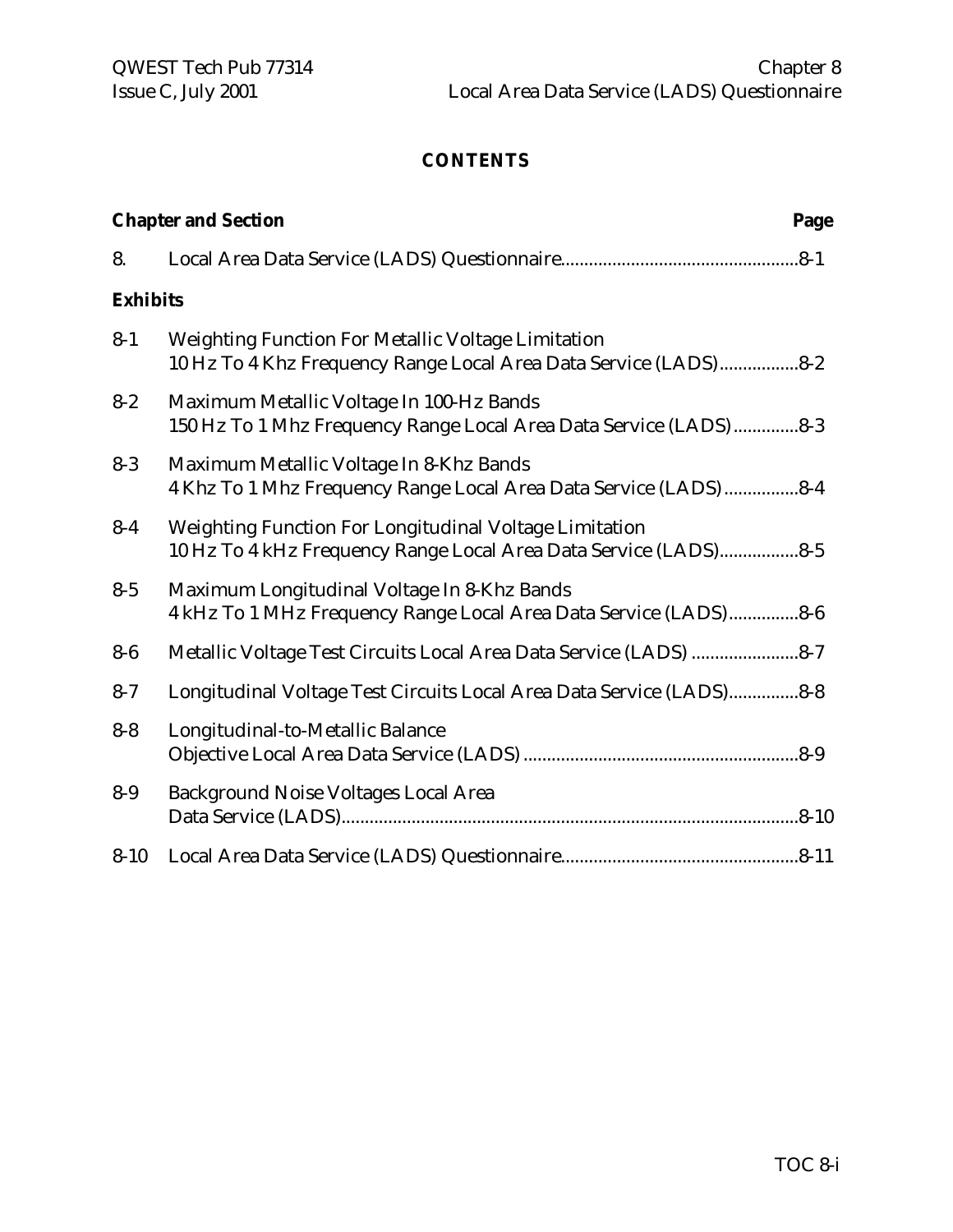# **8. Local Area Data Service (LADS) Questionnaire**

Exhibit 10 is a copy of the LADS questionnaire. The information requested on this form will be used to provide Local Area Data Service as described in QWEST Communications, Inc. Technical Publication 77314, (See Exhibit 10).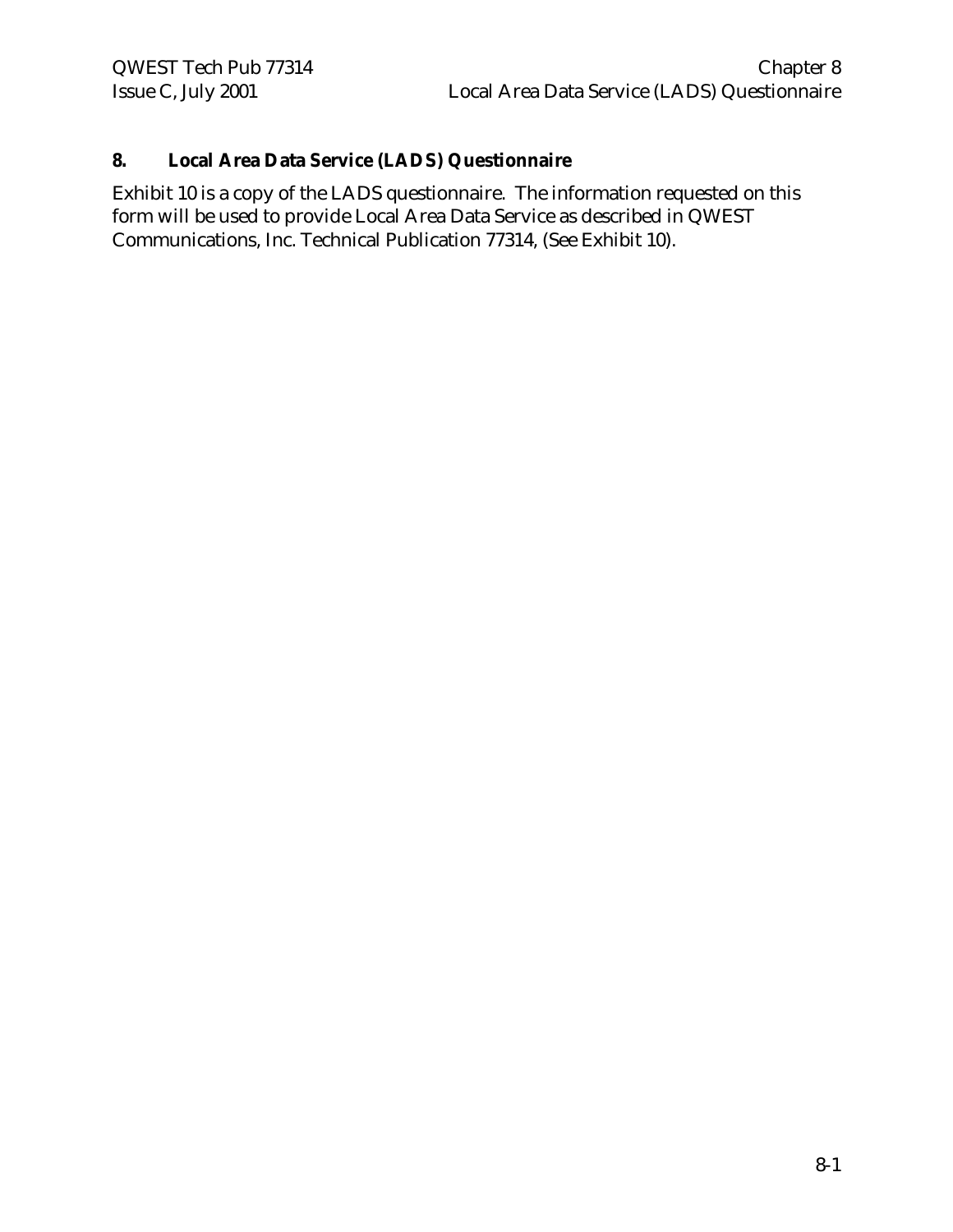

**Exhibit 8-1** Weighting Function For Metallic Voltage Limitation 10 Hz To 4 Khz Frequency Range Local Area Data Service (LADS)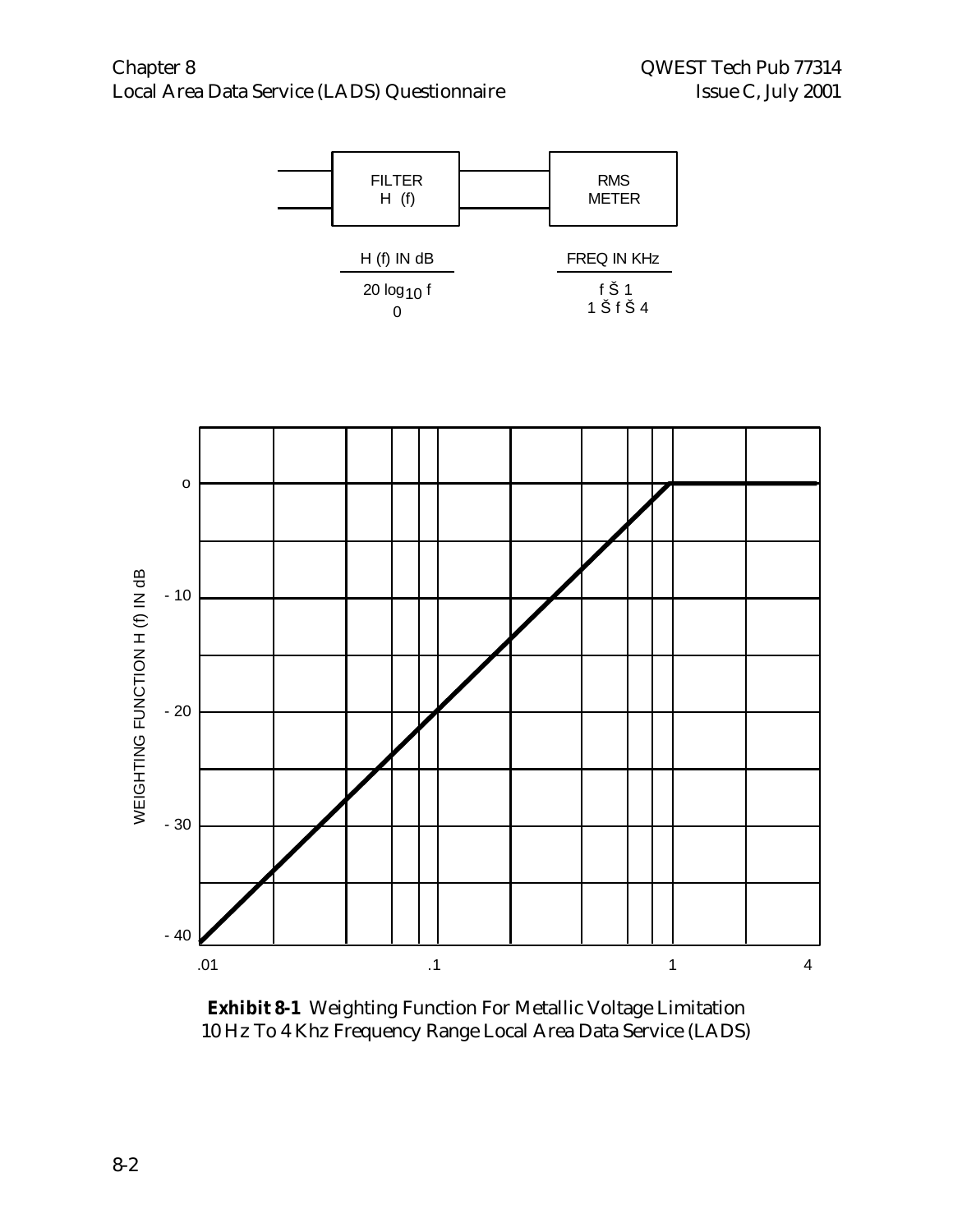

**Exhibit 8-2** Maximum Metallic Voltage In 100-Hz Bands 150 Hz To 1 Mhz Frequency Range Local Area Data Service (LADS)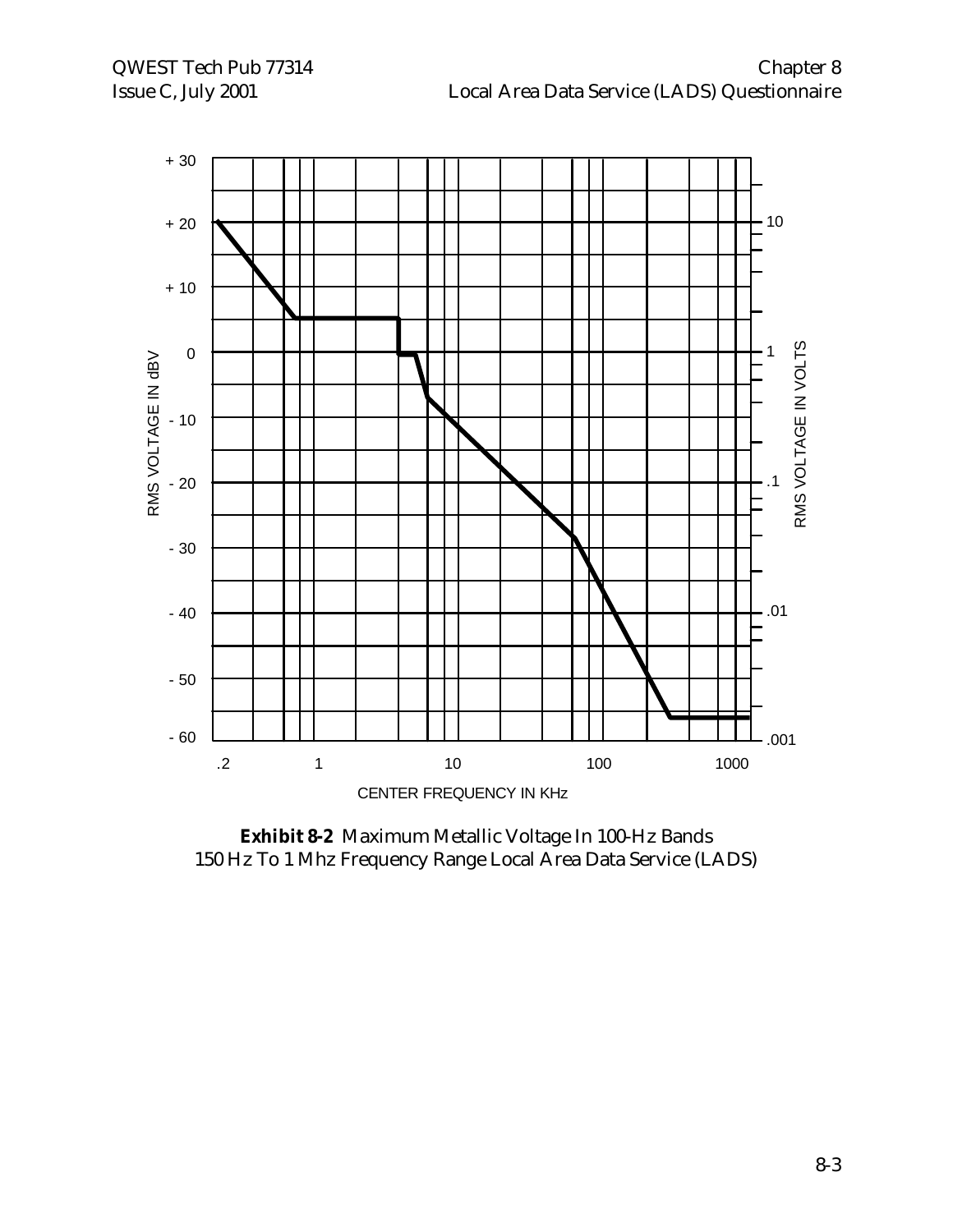

**Exhibit 8-3** Maximum Metallic Voltage In 8-Khz Bands 4 Khz To 1 Mhz Frequency Range Local Area Data Service (LADS)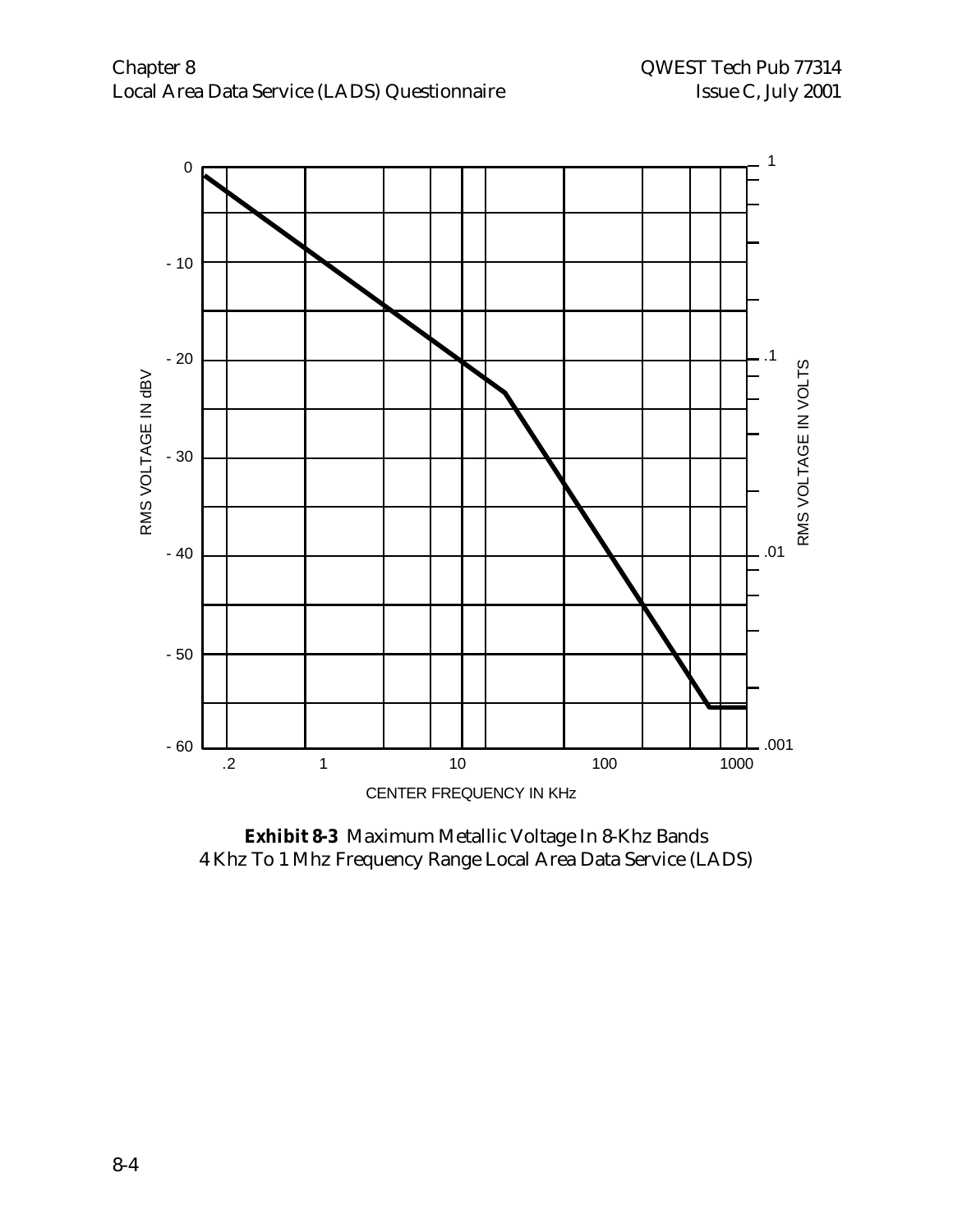

**Exhibit 8-4** Weighting Function For Longitudinal Voltage Limitation 10 Hz To 4 kHz Frequency Range Local Area Data Service (LADS)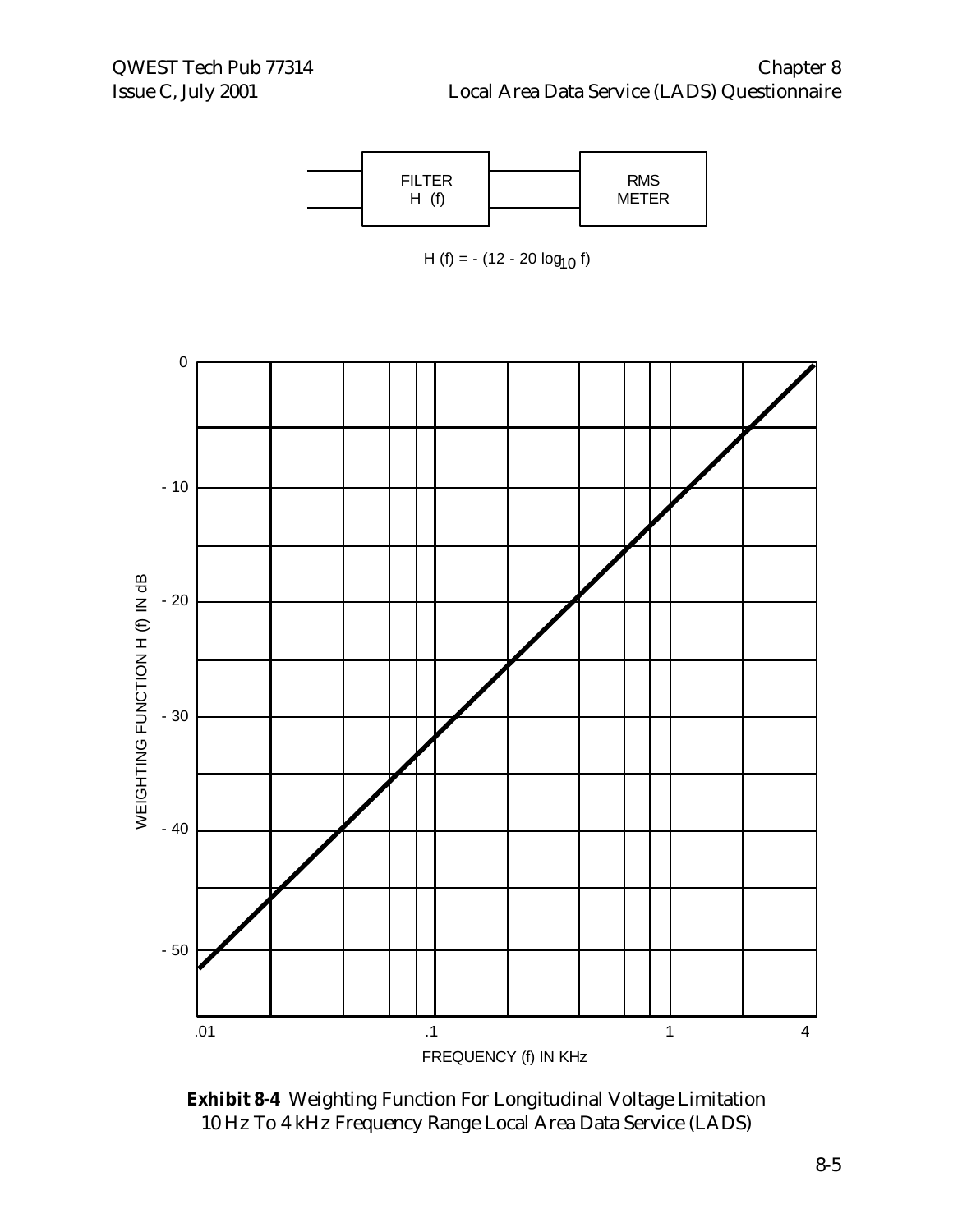

**Exhibit 8-5** Maximum Longitudinal Voltage In 8-Khz Bands 4 kHz To 1 MHz Frequency Range Local Area Data Service (LADS)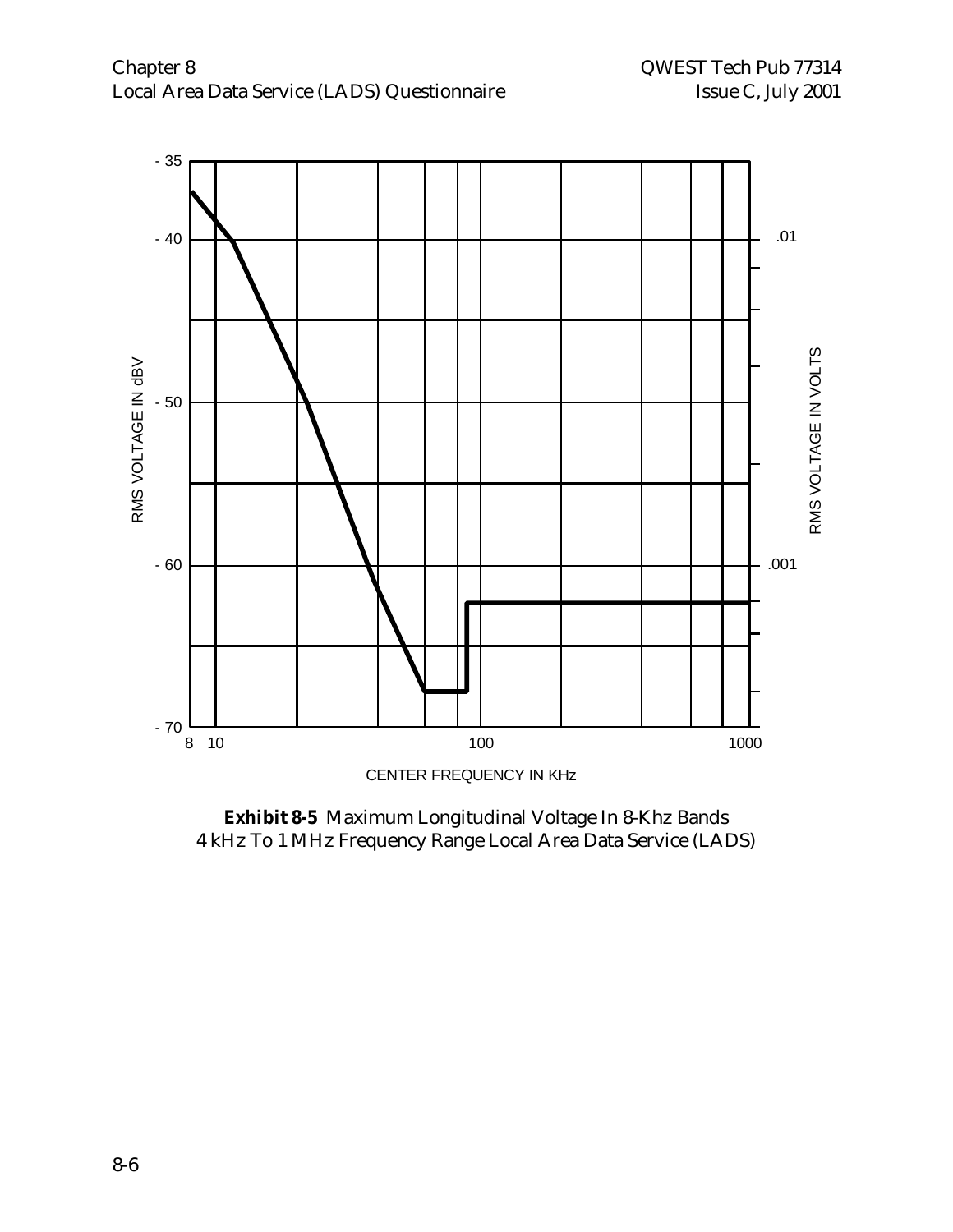

OHMS, μF, ± 2% TOLERANCE

\*EQUIPMENT NORMALLY USED FOR COMMUNICATION WITH EQUIPMENT UNDER TEST



#### **TEST CIRCUIT FOR FREQUENCIES BELOW 20 kHz**

**TEST CIRCUIT FOR FREQUENCIES ABOVE 12 kHz**

**Exhibit 8-6** Metallic Voltage Test Circuits Local Area Data Service (LADS)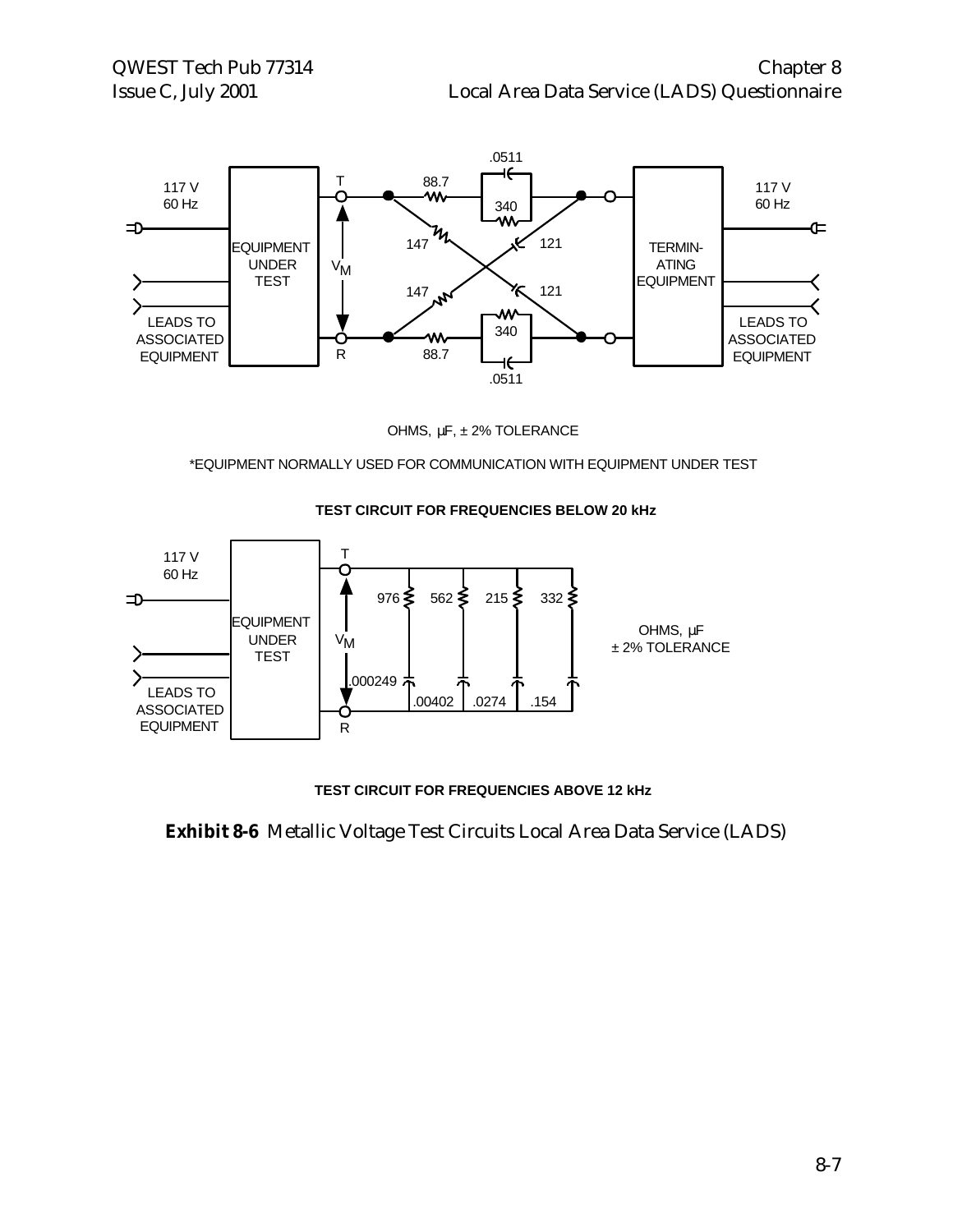

 $V$ LONGITUDINAL (dB) = V (dB) = 4 dB

**Exhibit 8-7** Longitudinal Voltage Test Circuits Local Area Data Service (LADS)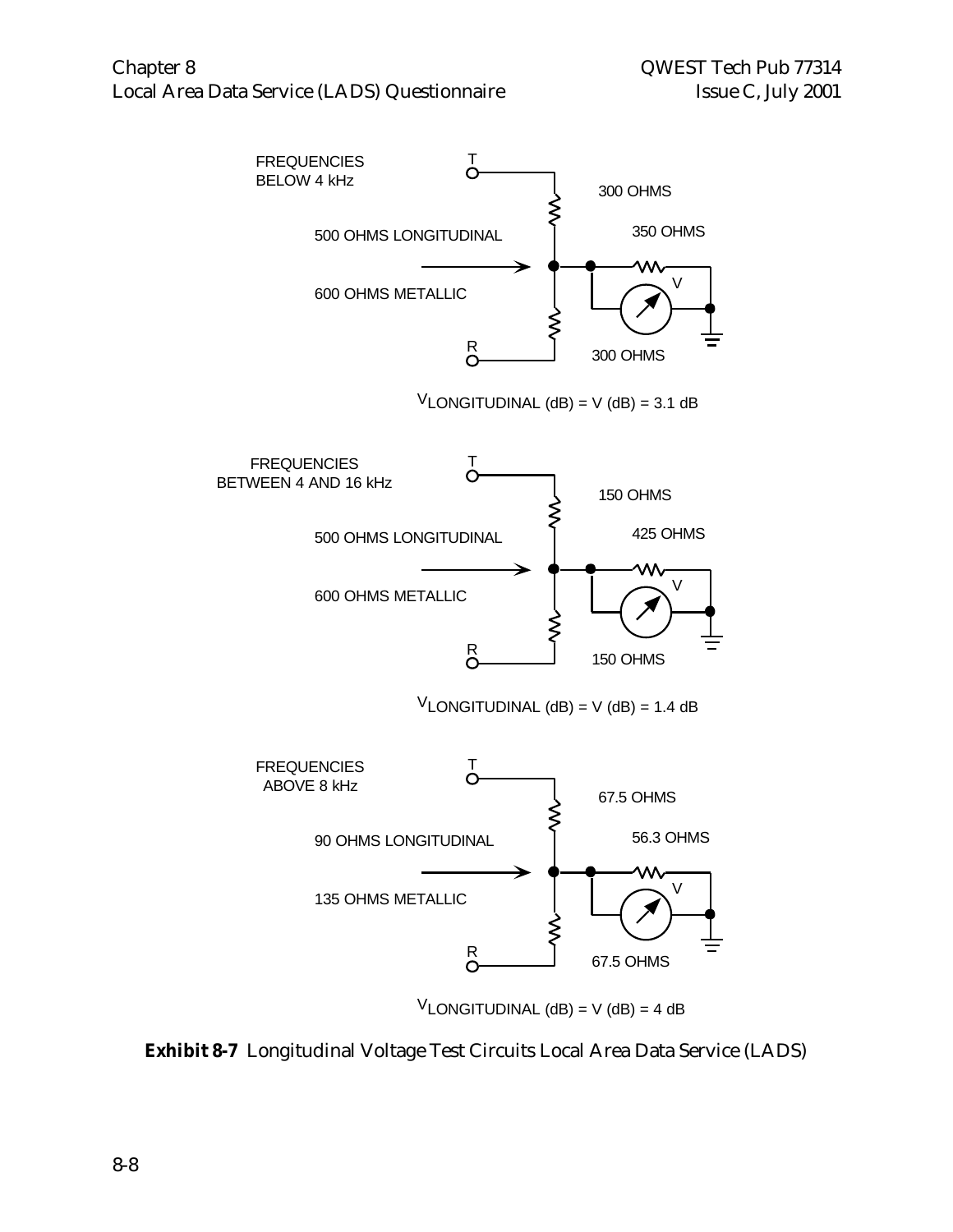

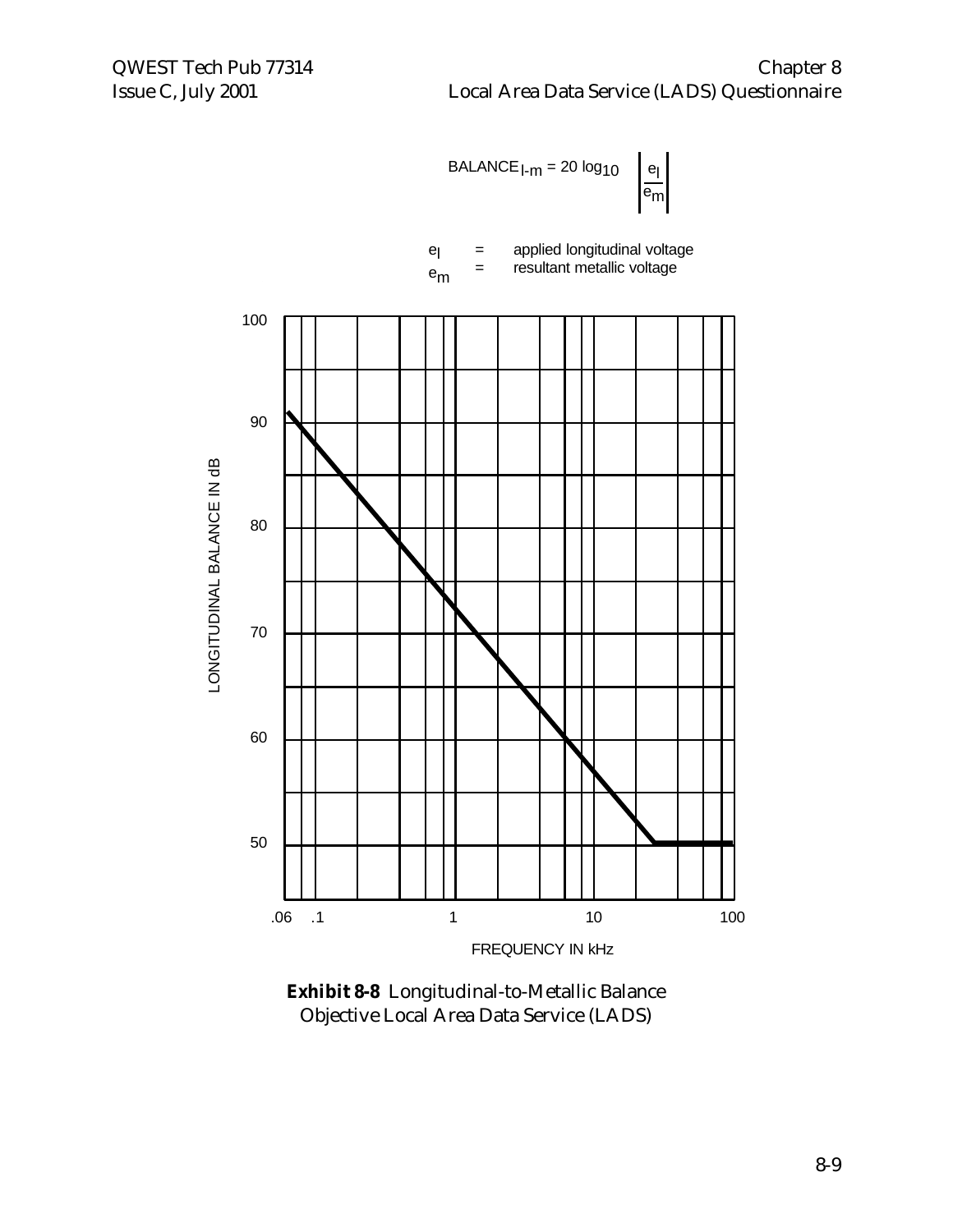

Data Service (LADS)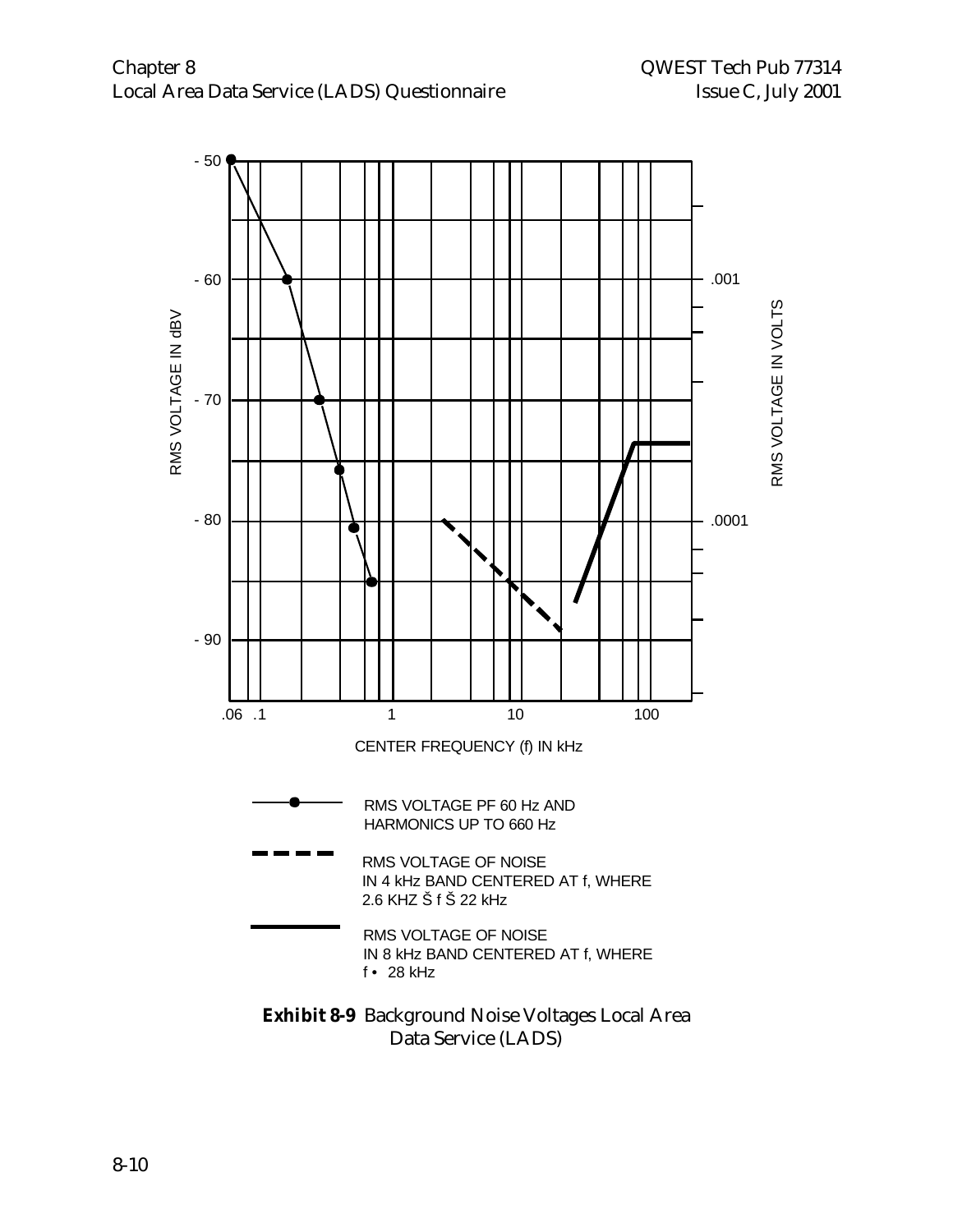#### Local Area Data Service (LADS)

#### Questionnaire

֦

The information requested on this form will be used to provide Local Area Data Service as described in QWEST PUB 77314.

|    | <b>Customer's Name</b>                                                                                                                                                                                                        | Telephone No.                                                                                                                                                                                                                                                                                                                   |
|----|-------------------------------------------------------------------------------------------------------------------------------------------------------------------------------------------------------------------------------|---------------------------------------------------------------------------------------------------------------------------------------------------------------------------------------------------------------------------------------------------------------------------------------------------------------------------------|
|    | <b>Address</b>                                                                                                                                                                                                                | Customer Contact Name                                                                                                                                                                                                                                                                                                           |
|    |                                                                                                                                                                                                                               | Telephone No.                                                                                                                                                                                                                                                                                                                   |
|    |                                                                                                                                                                                                                               | Address of Customer Terminations: (Street Address, City, and Telephone Number) (Use extra sheet if needed)                                                                                                                                                                                                                      |
|    | (Transmit Address)<br><u> 1989 - Johann Barn, mars ann an t-Amhain ann an t-Amhain an t-Amhain an t-Amhain an t-Amhain an t-Amhain an t-</u>                                                                                  |                                                                                                                                                                                                                                                                                                                                 |
|    | Your Telephone Company Representative:                                                                                                                                                                                        | Enter Info. When Service Ordered                                                                                                                                                                                                                                                                                                |
|    | Telephone No. 2008 Communication of the Communication of the Communication of the Communication of the Communication of the Communication of the Communication of the Communication of the Communication of the Communication | Order No.<br>Circuit No.                                                                                                                                                                                                                                                                                                        |
|    | I. General Characteristics (Customer Provided Modem)                                                                                                                                                                          |                                                                                                                                                                                                                                                                                                                                 |
|    |                                                                                                                                                                                                                               | 2. Mode of Operation: 1-way: 2-way nonsimult.: 2-way simult.<br>3. Method of Termination: 2-wire: 2-wire: 4-wire 2-wire                                                                                                                                                                                                         |
| П. | Data Set Characteristics (Customer Provided Modem)                                                                                                                                                                            |                                                                                                                                                                                                                                                                                                                                 |
|    | Model Number<br>1.<br>Manufacturer<br>2.<br>Speed (s)<br>bps<br>3.<br>Specify:                                                                                                                                                | The customer agrees that the above complies with the specifications as stated in the QWEST Pub 77314,<br>Local Area Data Service (LADS) Channels, or PUB 43401, Transmission Specifications for Private Line<br>Metallic Circuits. (This information is generally supplied by the modem manufacturer.)<br>$Yes$ or $No$ or $No$ |
|    |                                                                                                                                                                                                                               | $\underbrace{\hspace{1.5cm}}\hspace{1.5cm}04LD5$                                                                                                                                                                                                                                                                                |
|    | IV. Engineer Contact Name:                                                                                                                                                                                                    |                                                                                                                                                                                                                                                                                                                                 |
|    |                                                                                                                                                                                                                               |                                                                                                                                                                                                                                                                                                                                 |
|    |                                                                                                                                                                                                                               | No                                                                                                                                                                                                                                                                                                                              |
|    |                                                                                                                                                                                                                               |                                                                                                                                                                                                                                                                                                                                 |
|    |                                                                                                                                                                                                                               | Non-Loaded                                                                                                                                                                                                                                                                                                                      |
|    |                                                                                                                                                                                                                               |                                                                                                                                                                                                                                                                                                                                 |

**Exhibit 8-10** Local Area Data Service (LADS) Questionnaire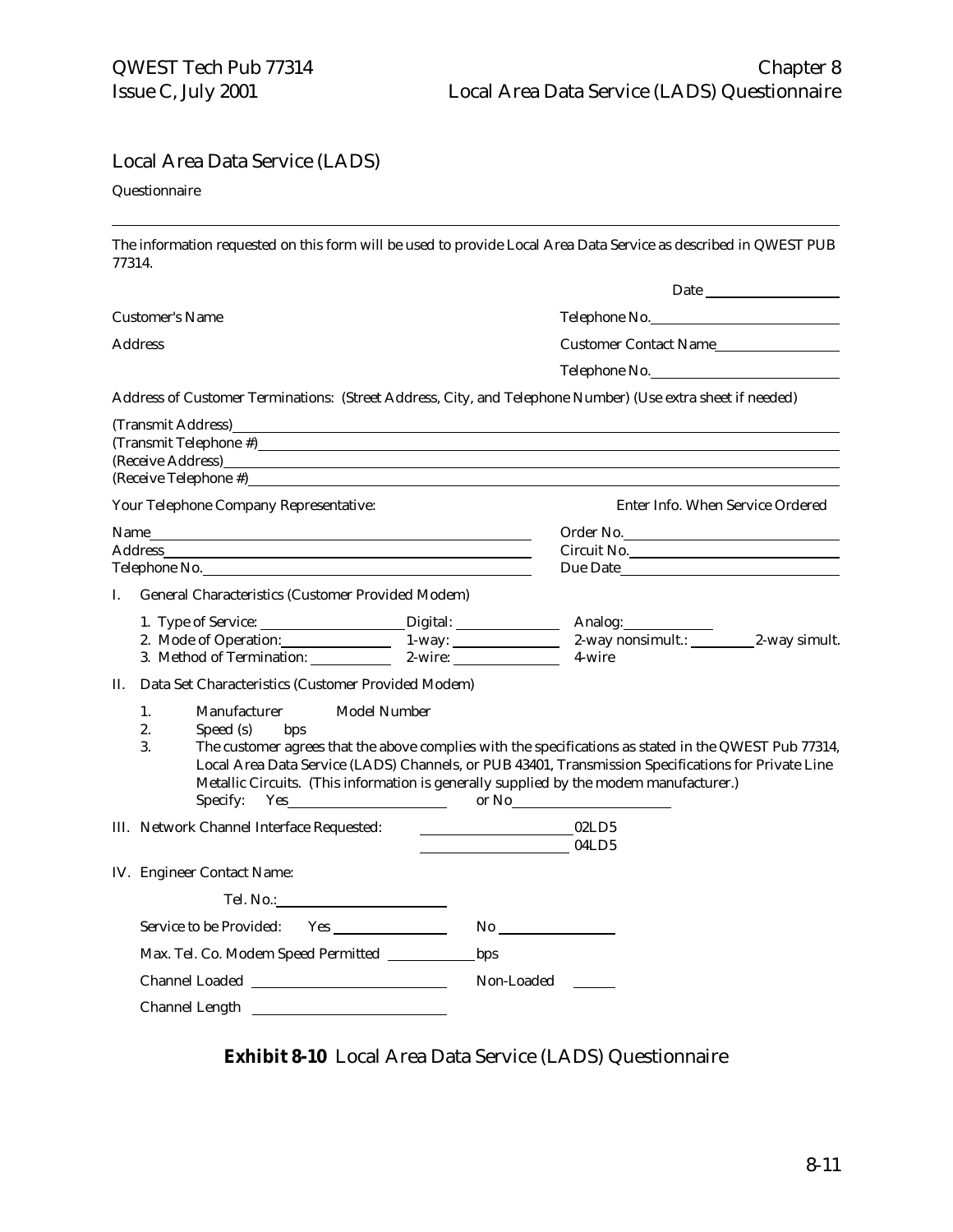# **Chapter and Section**

9.

# Page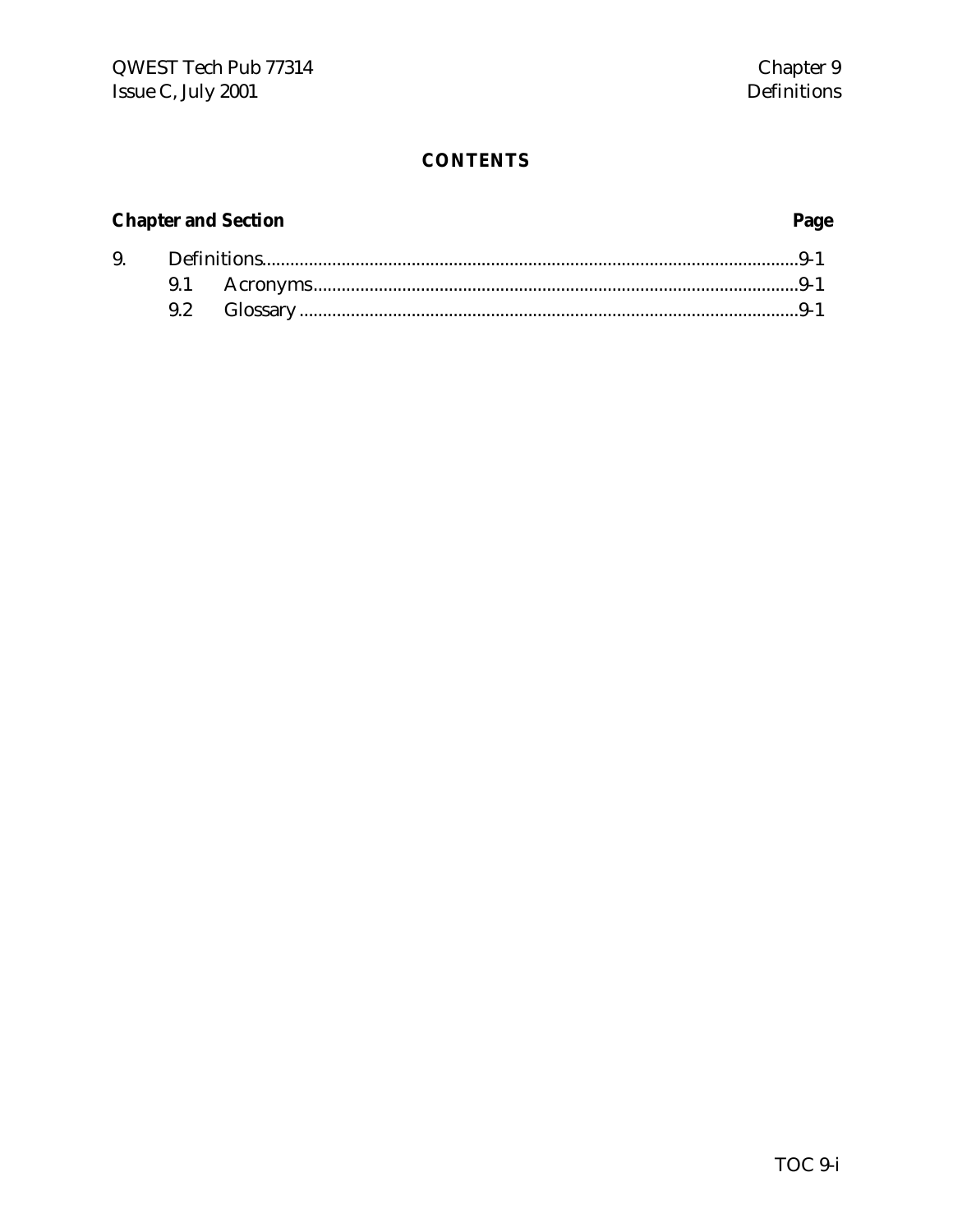# **9. Definitions**

#### **9.1 Acronyms**

| <b>LADS</b> | Local Area Data Service   |
|-------------|---------------------------|
| NC.         | <b>Network Channel</b>    |
| NCI.        | Network Channel Interface |
| TR.         | Technical Reference       |
|             |                           |

# **9.2 Glossary**

### **Metallic Voltage**

The potential difference between the tip and ring connections.

### **Longitudinal Voltage**

One half of the vector sum of the potential difference between the tip connection and earth ground, and the ring connection and earth ground.

# **Metallic Impedance**

The impedance between the tip and ring connections.

# **Longitudinal Impedance**

The impedance between the tip and ring connections, taken together, and ground.

# **Longitudinal-to-Metallic Balance**

The longitudinal-to-metallic balance  $(BALANCE_{1-m})$  is defined as follows:

$$
\begin{array}{c|c}\n & e_1 \\
\hline\nBALANCE_{1-m} = 20 \log_{10} \left| \begin{array}{c} e_1 \\
 \vdots \\
 e_m \end{array} \right|\n\end{array}
$$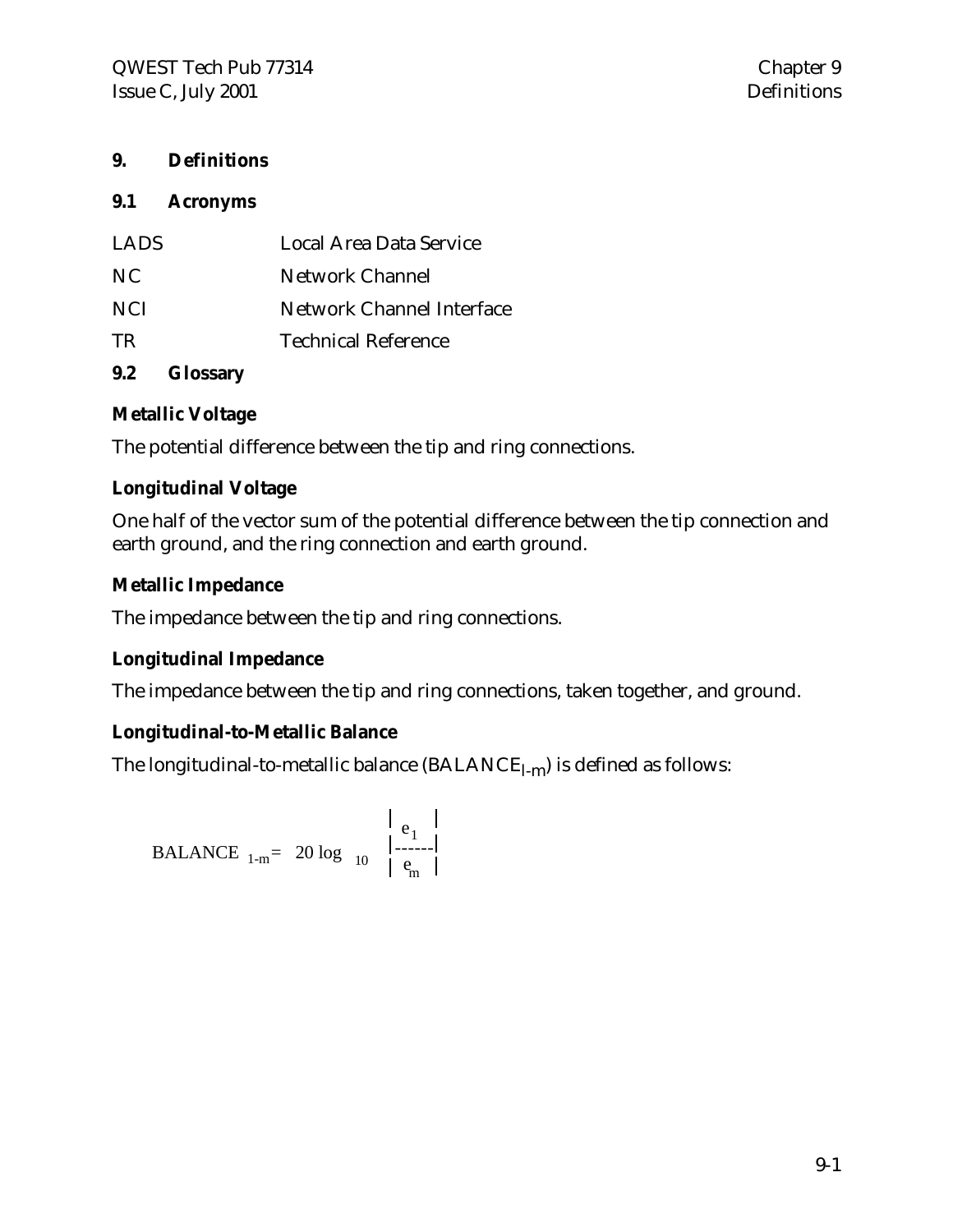Where  $\mathbf{e}_{\text{l}}$  is the magnitude of an applied longitudinal voltage at the indicated frequency, and  $e_m$  is the magnitude of the resultant metallic voltage measured across a metallic termination equal to the effective cable source impedance which has the following values:

| Impedance of                |
|-----------------------------|
| <b>Metallic Termination</b> |
| (ohms)                      |
| 1300                        |
| 675                         |
| 170                         |
| 120                         |
|                             |

The longitudinal balance applies at 60 and 180 Hz with an rms voltage (e<sub>1</sub>) of up to 50  $\,$ and 15 volts, respectively. The balance at higher frequencies applies with an rms voltage (e<sub>1</sub>) of 1 volt superimposed on a 60-Hz voltage of up to 50 volts. (For equipment that has a longitudinal impedance which is independent of voltage, up to 50 volts rms, the balance at higher frequencies does not have to be determined in the presence of the 60-Hz voltage.)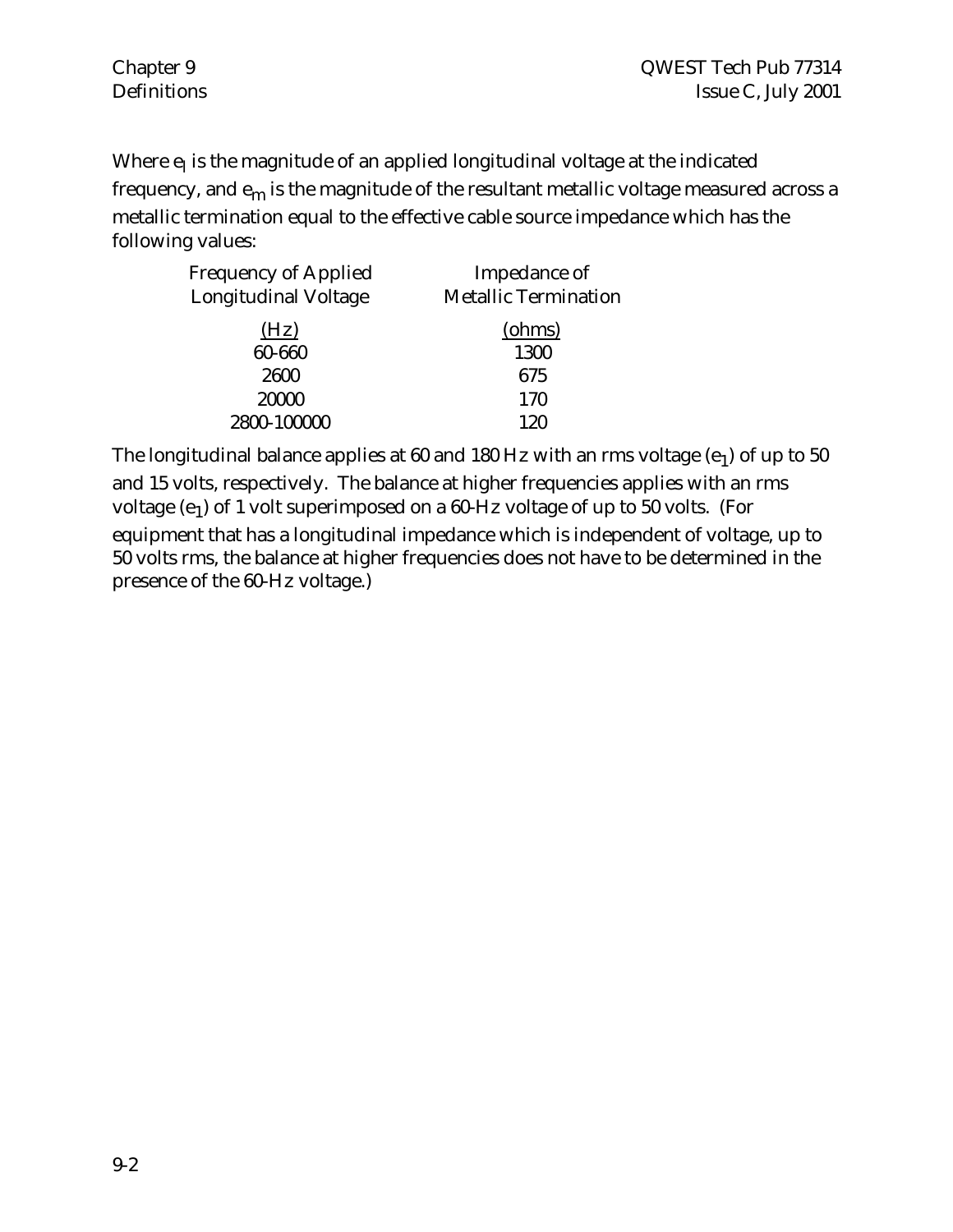# **Chapter and Section**

# Page